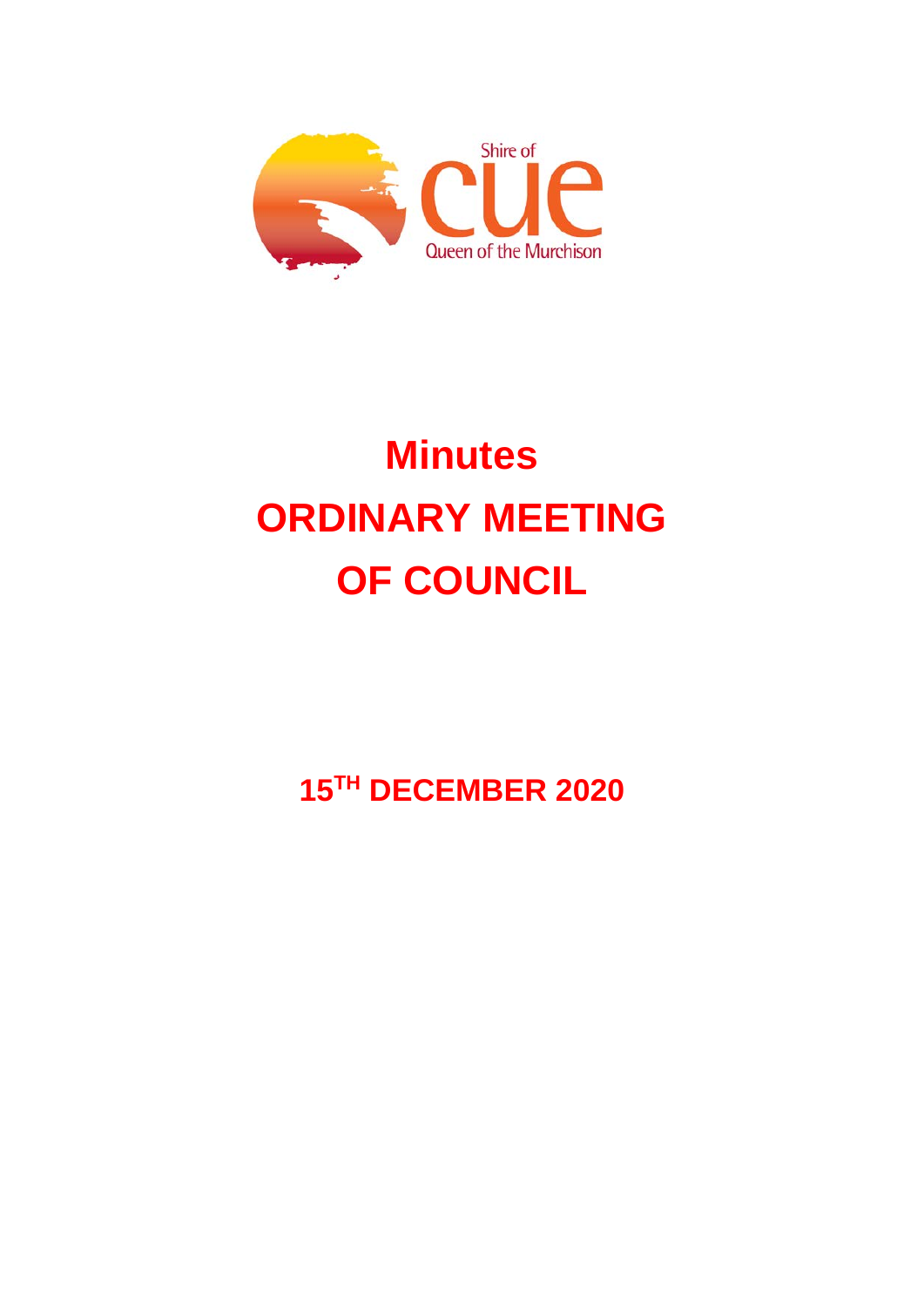# SHIRE OF CUE Ordinary Council Meeting **AGENDA**

Held in the Council Chambers, 73 Austin Street Cue on Tuesday 15 December 2020 commencing at 6:30pm

| $\mathbf 1$ . | APOLOGIES AND APPROVED LEAVE OF ABSENCE  5                  |
|---------------|-------------------------------------------------------------|
| 3.            |                                                             |
| 4.            |                                                             |
| 5.            |                                                             |
| 6.            |                                                             |
| 7.            |                                                             |
| 8.            |                                                             |
| 9.            |                                                             |
| 10.           |                                                             |
| 10.1          |                                                             |
| 10.2          |                                                             |
| 10.3          |                                                             |
| 10.4          | <b>DONATION REQUEST - WHEATBELT CHRISTIAN FELLOWSHIP13</b>  |
| 10.5          | DEVELOPMENT APPLICATION - GROUPED DWELLING 17               |
| 11.           | <b>MOTIONS BY MEMBERS OF WHICH PREVIOUS NOTICE HAS BEEN</b> |
| 12            | <b>MOTIONS FOR CONSIDERATION AT THE NEXT MEETING  21</b>    |
| 13.           |                                                             |
| 13.1          |                                                             |
| 14            | <b>MATTERS FOR WHICH THE MEETING MAY BE CLOSED  26</b>      |
| 14.1          | <b>TENDER - FLOOD DAMAGE ROAD CONSTRUCTION PLANT WITH</b>   |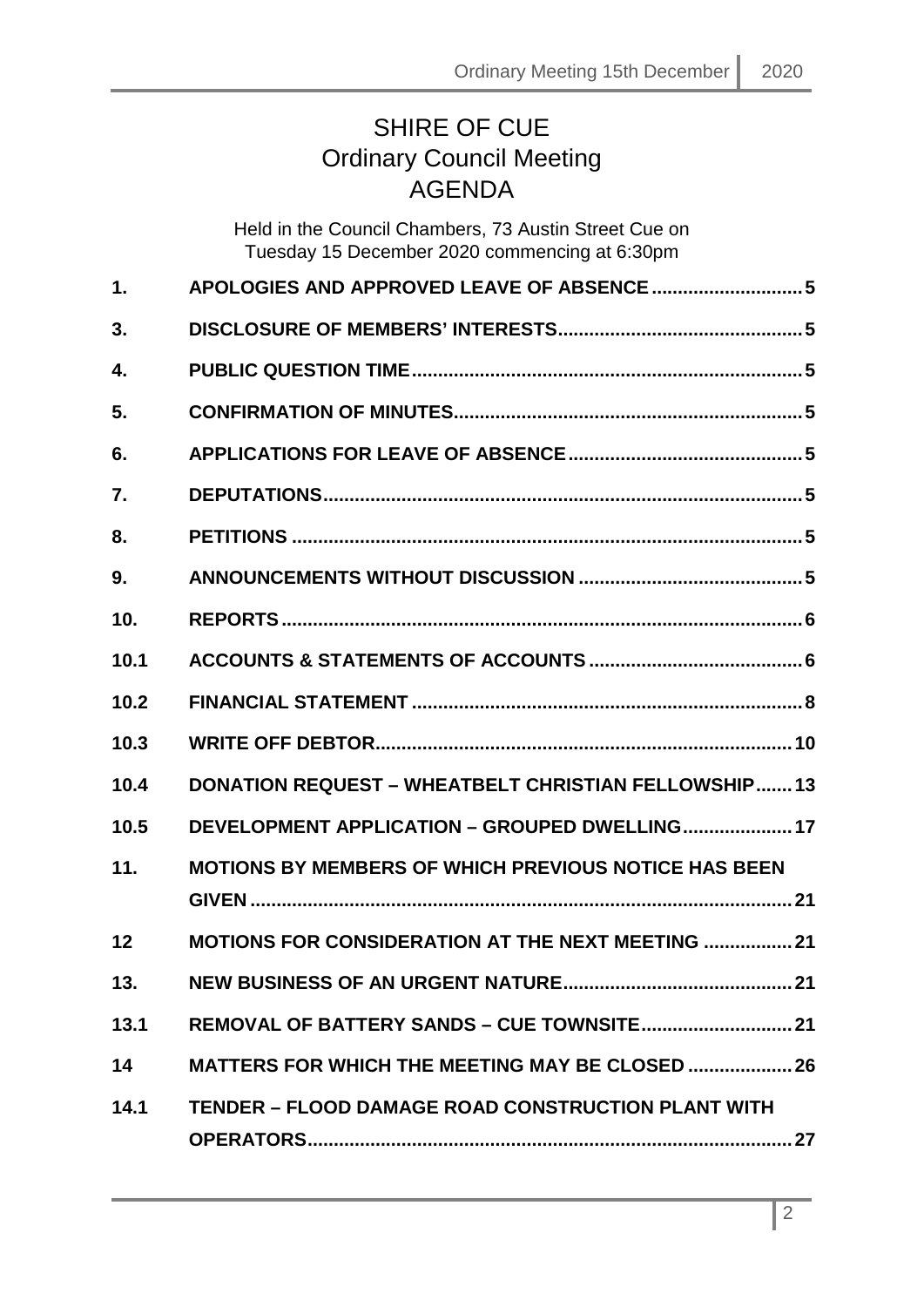|      | 14.2 TENDER – FLOOD DAMAGE CONTRACT SUPERVISOR 28         |      |
|------|-----------------------------------------------------------|------|
| 14.3 | <b>CONFIDENTIAL ITEM - PREMIER'S AUSTRALIA DAY ACTIVE</b> |      |
|      |                                                           | - 29 |
|      | 14.4 EXTENSION OF NON-CONFORMING USE RIGHTS30             |      |
|      |                                                           |      |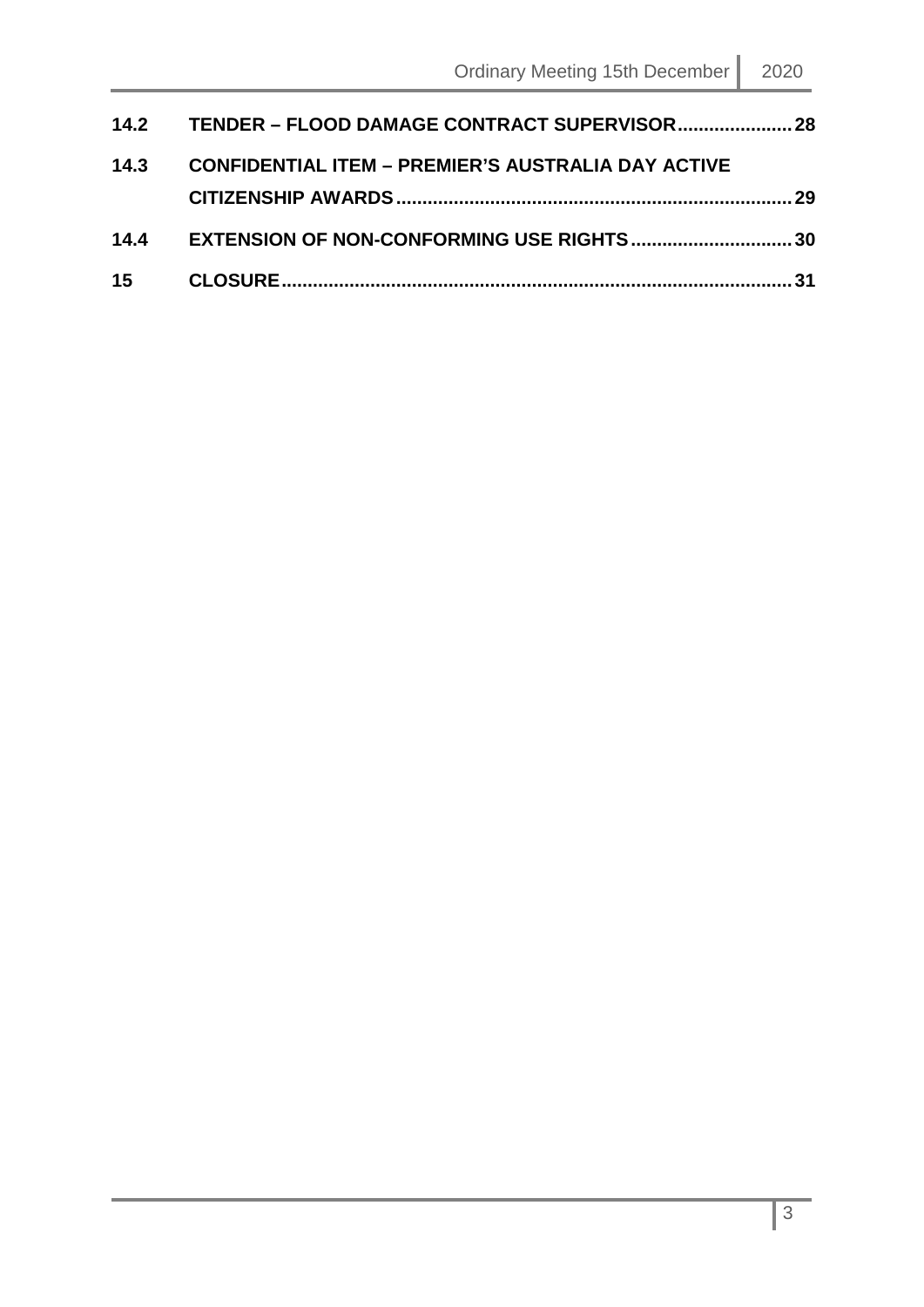# DECLARATION OF opening

The meeting was opened at 6.30pm

The Presiding Member welcomed those present and read the following disclaimer:

*No responsibility whatsoever is implied or accepted by the Shire of Cue for any act, omission or statement or intimation occurring during this Meeting.*

*It is strongly advised that persons do not act on what is heard at this Meeting and should only rely on written confirmation of council's decision, which will be provided within fourteen (14) days of this Meeting.*

# **PRESENT**:

Councillor Ross Pigdon, Shire President

Councillor Les Price, Deputy Shire President

Councillor Ian Dennis

Councillor Ron Hogben

Councillor Leonie Fitzpatrick

Councillor Fred Spindler

Councillor Liz Houghton

# **STAFF:**

Mr Rob Madson, Chief Executive Officer

Mr Richard Towell, Deputy Chief Executive Officer

Ms Tracy Bachraty, Executive Assistant

Mr Glenn Boyes, Manager Finance

# **GALLERY:**

Jenni Dennis Catherine Willett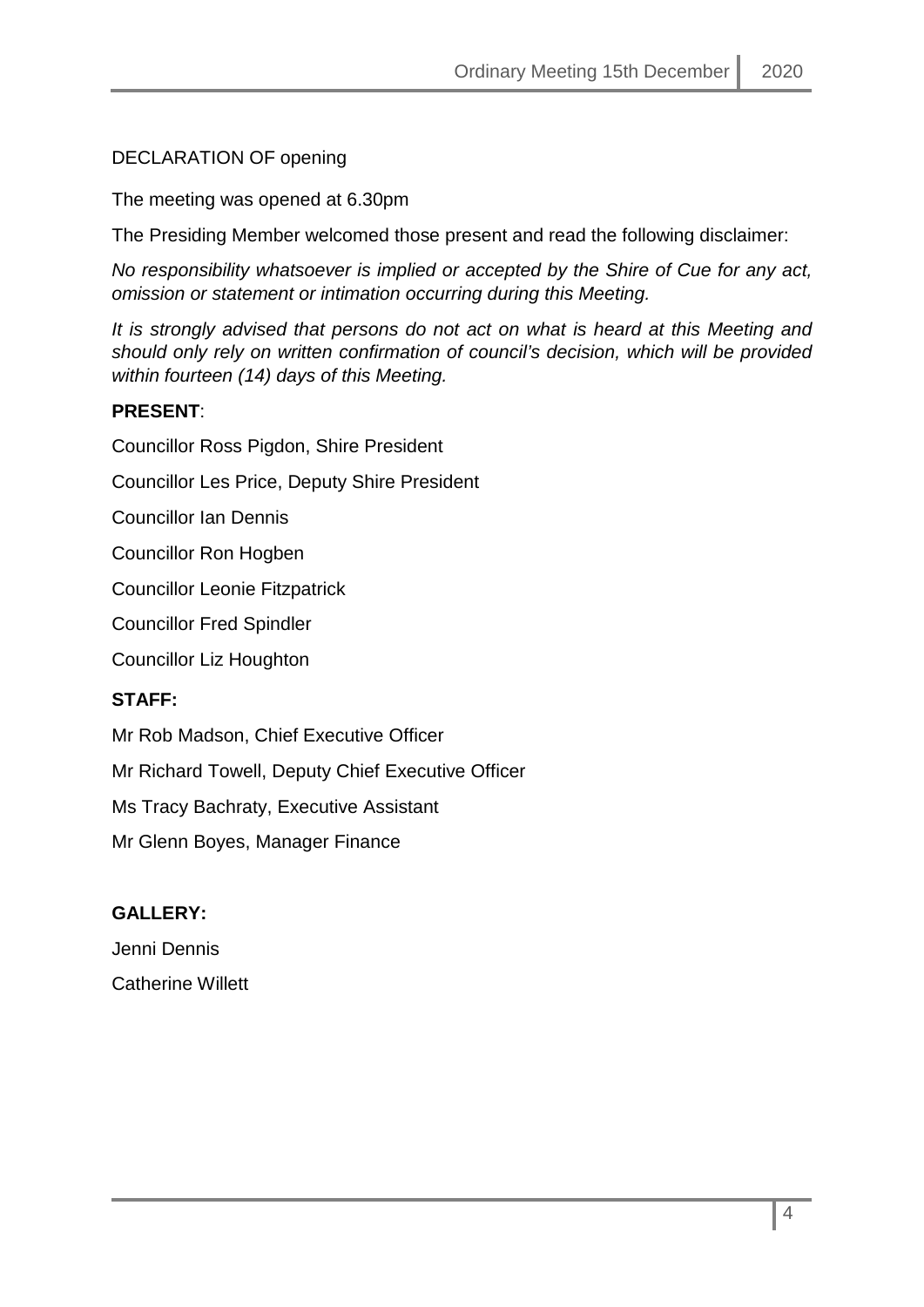# <span id="page-4-0"></span>**1. APOLOGIES AND APPROVED LEAVE OF ABSENCE**

Nil.

# <span id="page-4-1"></span>**3. DISCLOSURE OF MEMBERS' INTERESTS**

Nil.

# <span id="page-4-2"></span>**4. PUBLIC QUESTION TIME**

Nil.

# <span id="page-4-3"></span>**5. CONFIRMATION OF MINUTES**

*Council Decision: 01122020 V***oting Requirement:** Simple Majority **MOVED: CR SPINDLER SECONDED: CR DENNIS**

That the Minutes of the Ordinary Meeting 17 November 2020 are confirmed as a true and correct record of the meeting.

# **CARRIED: 7/0**

# <span id="page-4-4"></span>**6. APPLICATIONS FOR LEAVE OF ABSENCE**

Nil.

# <span id="page-4-5"></span>**7. DEPUTATIONS**

Nil.

# <span id="page-4-6"></span>**8. PETITIONS**

Nil.

# <span id="page-4-7"></span>**9. ANNOUNCEMENTS WITHOUT DISCUSSION**

The Shire President made the announcement that past councillor Ron Hogan passed away and that a date of 8<sup>th</sup> of January is the suggested date for his burial in Cue.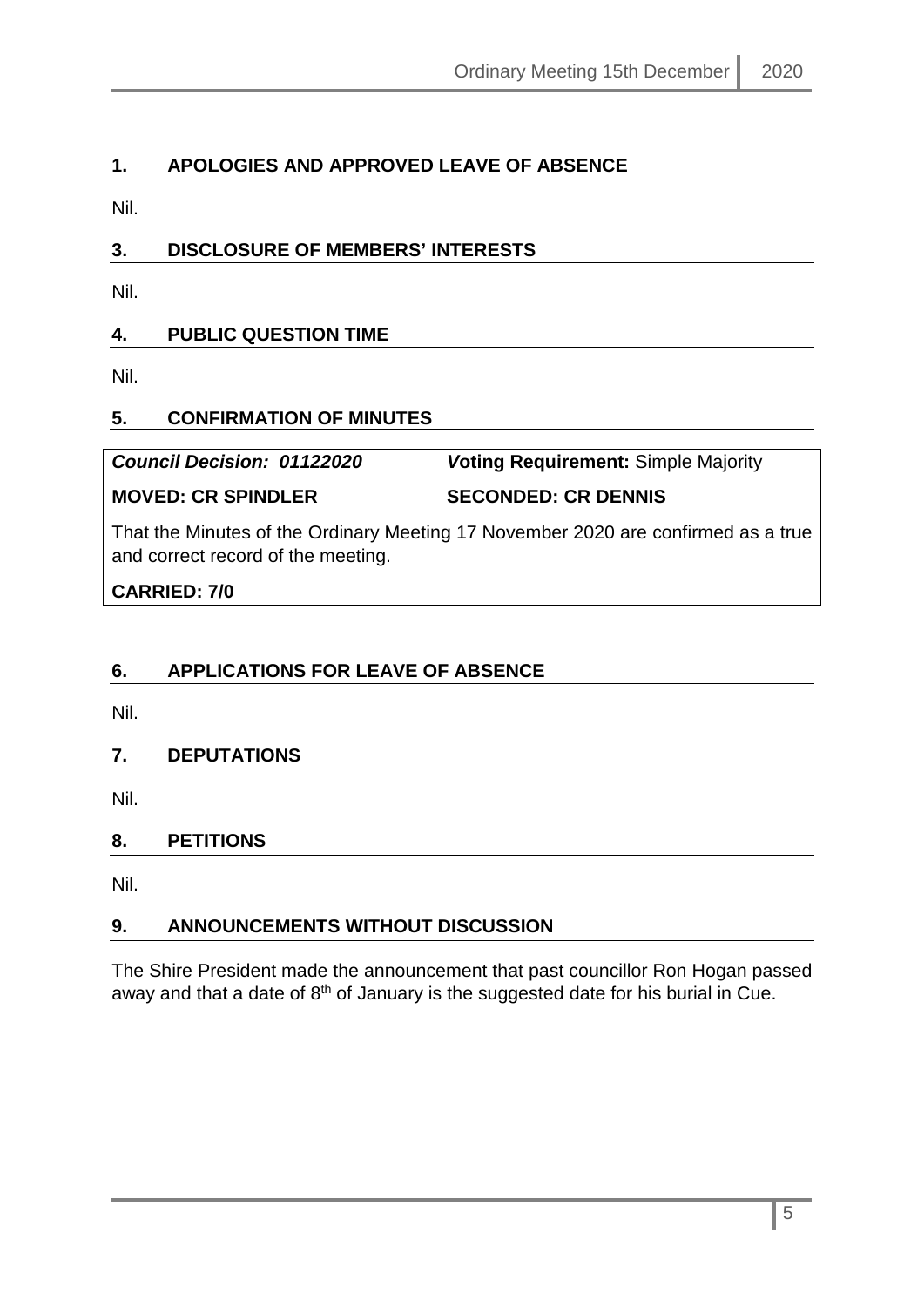# <span id="page-5-0"></span>**10. REPORTS**

# <span id="page-5-1"></span>**10.1 ACCOUNTS & STATEMENTS OF ACCOUNTS**

| APPLICANT:                  | Shire of Cue                                    |
|-----------------------------|-------------------------------------------------|
| DISCLOSURE OF INTEREST: Nil |                                                 |
| AUTHOR:                     | Richard Towell – Deputy Chief Executive Officer |
| DATE:                       | 10 December 2020                                |

#### *Matters for Consideration:*

To receive the List of Accounts Due & Submitted to Ordinary Council Meeting on 15 December 2020 as attached – see *Appendix 1.*

#### *Background:*

The local government under its delegated authority to the CEO to make payments from the municipal and trust funds is required to prepare a list of accounts each month showing each account paid and presented to Council at the next ordinary Council meeting. The list of accounts prepared and presented to Council must form part of the minutes of that meeting.

#### *Comments:*

The list of accounts is for the month of November 2020.

#### *Statutory Environment:*

*Local Government (Financial Management Regulations) 1996 – Clause 13.*

#### *Policy Implications:*

Nil.

#### *Financial Implications:*

Nil.

*Strategic Implications:*

Nil.

*Consultation:*

Nil.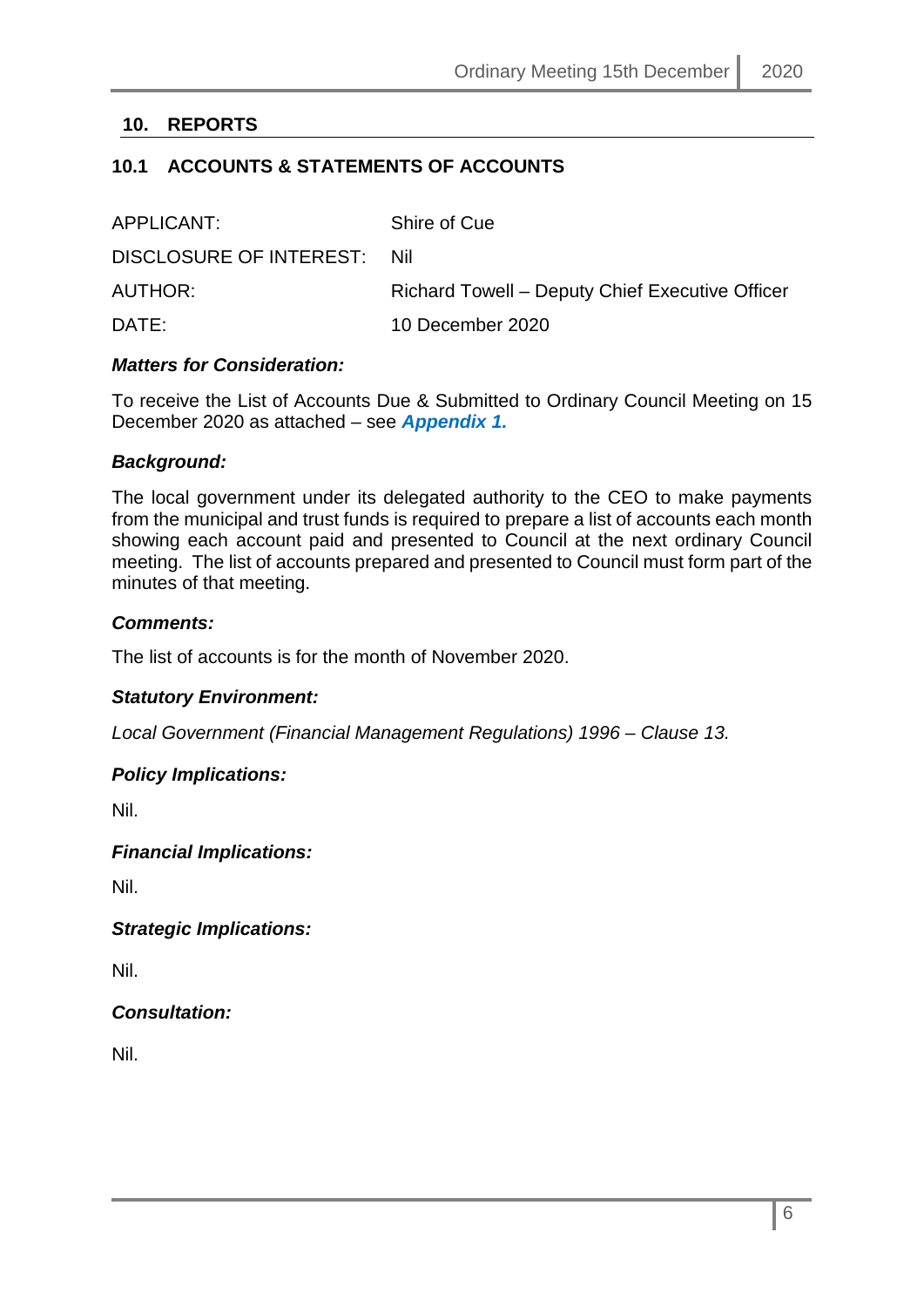# *Officer's Recommendation:* **Voting Requirement:** Simple Majority

*That Council endorse the payments for the period 1 November to 30 November 2020 as listed at Appendix 1, which have been made in accordance with delegated authority per LGA 1995 S5.42.*

| <b>Municipal Fund Bank</b> | <b>EFTs</b> | $9022 - 9130$ |    | \$834,119.75   |
|----------------------------|-------------|---------------|----|----------------|
| Direct Debit Fund Transfer |             |               | S  | 44,855.57      |
| Payroll                    |             |               | S. | 122,897.97     |
| <b>BPAY</b>                |             |               | S  | 12,464.92      |
| Cheques                    |             |               | S  | 0.00           |
| Total                      |             |               |    | \$1,014,520.21 |

| <b>Council Decision: 0212020</b>                                                                                                                                                               |             | <b>Voting requirement: Simple Majority</b> |                  |
|------------------------------------------------------------------------------------------------------------------------------------------------------------------------------------------------|-------------|--------------------------------------------|------------------|
| <b>MOVED: CR DENNIS</b>                                                                                                                                                                        |             | <b>SECONDED: CR HOGBEN</b>                 |                  |
| That Council endorse the payments for the period 1 November to 30 November 2020<br>as listed at Appendix 1, which have been made in accordance with delegated authority<br>per LGA 1995 S5.42. |             |                                            |                  |
| <b>Municipal Fund Bank</b>                                                                                                                                                                     | <b>EFTs</b> | $9022 - 9130$                              | \$<br>834,119.75 |
| Direct Debit Fund Transfer                                                                                                                                                                     |             |                                            | \$<br>44,855.57  |
| Payroll                                                                                                                                                                                        |             |                                            | \$<br>122,897.97 |
| <b>BPAY</b>                                                                                                                                                                                    |             |                                            | \$<br>12,464.92  |
| Cheques                                                                                                                                                                                        |             |                                            | \$<br>0.00       |
| Total                                                                                                                                                                                          |             |                                            | \$1,014,520.21   |
| <b>CARRIED: 7/0</b>                                                                                                                                                                            |             |                                            |                  |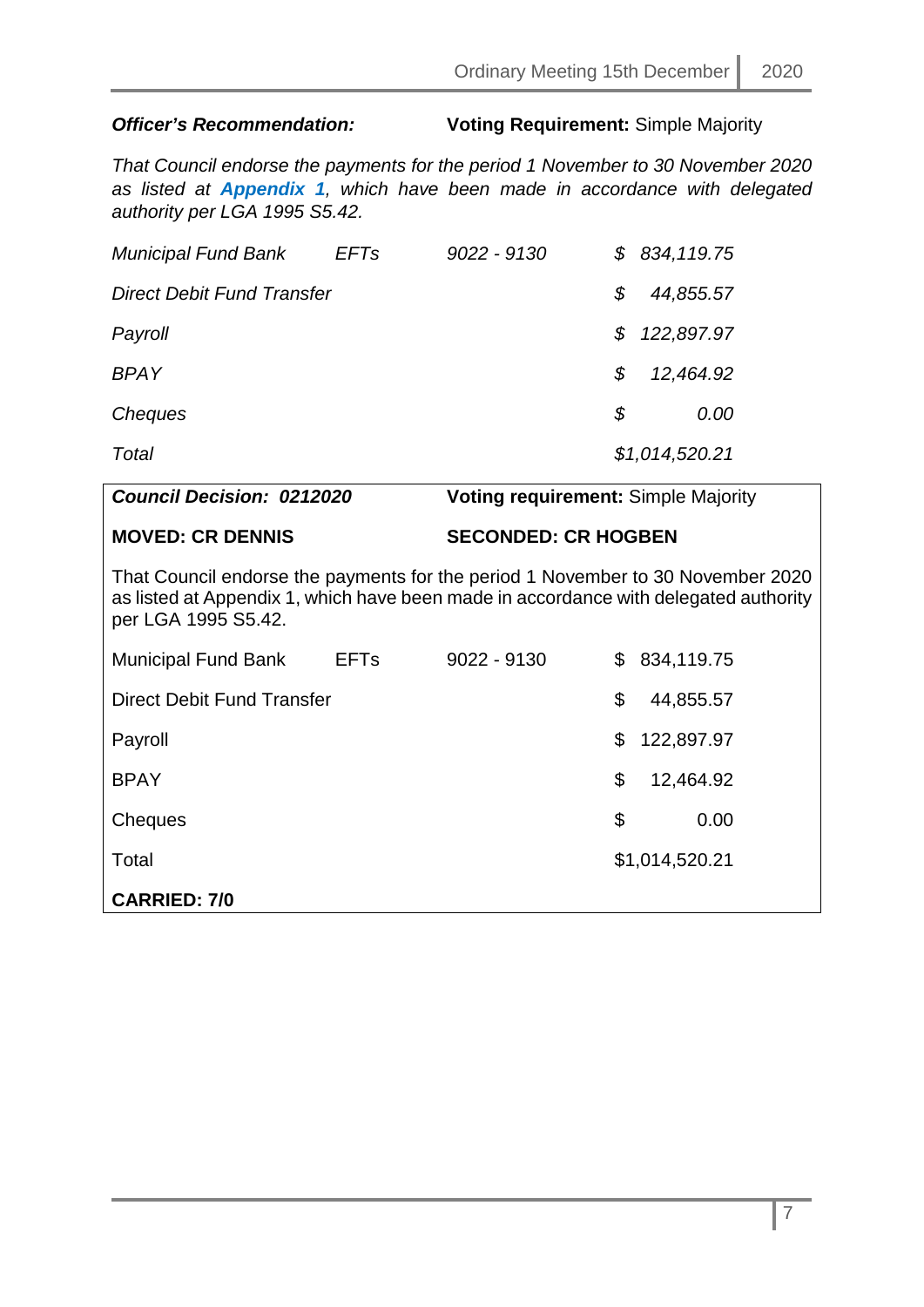# <span id="page-7-0"></span>**10.2 FINANCIAL STATEMENT**

| APPLICANT:              | Shire of Cue                  |
|-------------------------|-------------------------------|
| DISCLOSURE OF INTEREST: | Nil                           |
| AUTHOR:                 | Glenn Boyes - Manager Finance |
| DATE:                   | 11 December 2020              |

#### *Matters for Consideration:*

The Statement of Financial Activity for the period ended 30 November 2020 including the following reports:

- Statement of Financial Activity
- Significant Accounting Policies
- Graphical Representation Source Statement of Financial Activity
- **Net Current Funding Position**
- Cash and Investments
- **Major Variances**
- Budget Amendments
- Receivables
- Grants and Contributions
- Cash Backed Reserve
- Capital Disposals and Acquisitions
- Trust Fund

#### see *Appendix 2.*

#### *Background:*

Under the *Local Government (Financial Management Regulations 1996)*, a monthly Statement of Financial Activity must be submitted to an Ordinary Council meeting within 2 months after the end of the month to which the statement relates. The statement of financial activity is a complex document but presents a complete overview of the financial position of the local government at the end of each month. The Statement of Financial Activity for each month must be adopted by Council and form part of the minutes.

#### *Comments:*

The Statement of Financial Activity is for the month of November 2020.

Budget figures used in the Statement of Financial Activity are applied from the budget presented to council for adoption at item 10.4 of this agenda.

#### *Statutory Environment:*

*Local Government (Financial Management Regulations) 1996 – Clause 14.*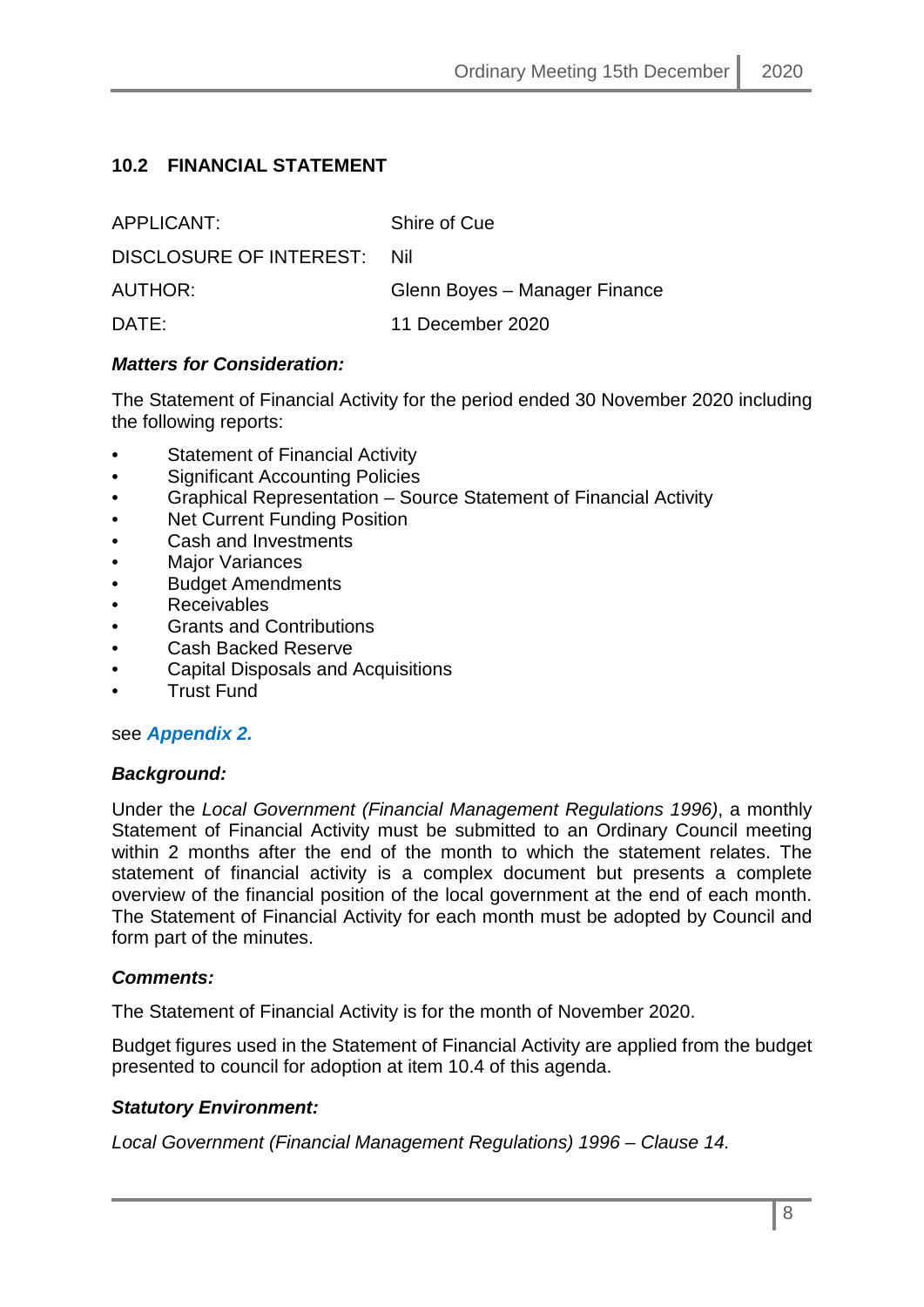*Policy Implications:*

Nil.

*Financial Implications:*

Nil.

*Strategic Implications:*

Nil.

*Consultation:*

RSM Australia Pty Ltd.

Richard Towell – Deputy Chief Executive Officer

# *Officer's Recommendation:* **Voting Requirement:** Simple Majority

*That Council receive the Financial Statements, prepared in accordance with the Local Government (Financial Management) Regulations, for the period ended 30 November 2020, as presented at Appendix 2.*

| <b>Council Decision: 03122020</b> | <b>Voting requirement: Simple Majority</b>                                           |
|-----------------------------------|--------------------------------------------------------------------------------------|
| <b>MOVED: CR SPINDLER</b>         | <b>SECONDED: CR DENNIS</b>                                                           |
|                                   | That Council receive the Financial Statements, prepared in accordance with the Local |

That Council receive the Financial Statements, prepared in accordance with the Local Government (Financial Management) Regulations, for the period ended 30 November 2020, as presented at **Appendix 2.**

**CARRIED: 6/1**

**AGAINST: CR HOUGHTON**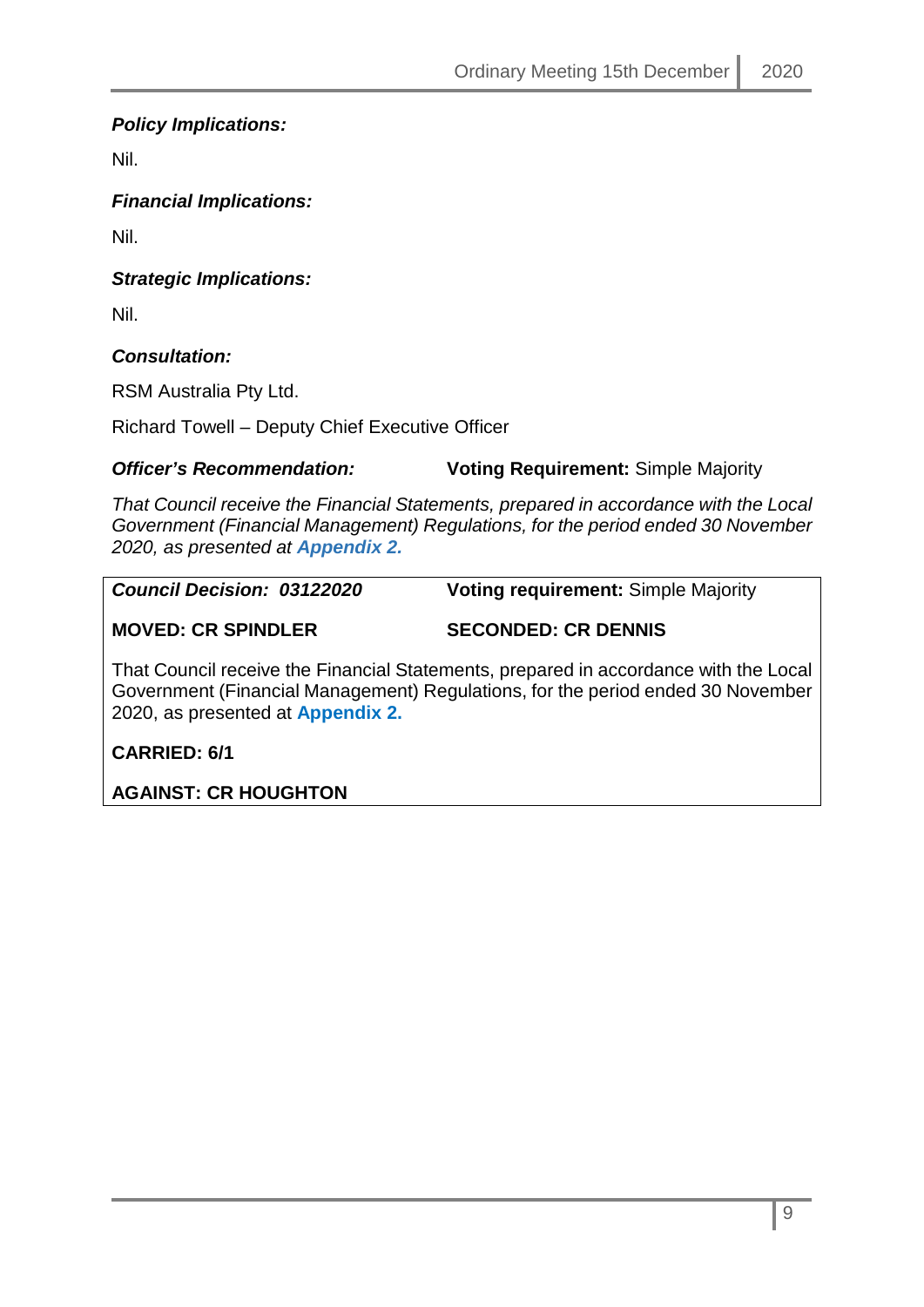# <span id="page-9-0"></span>**10.3 WRITE OFF DEBTOR**

| APPLICANT:                  | Shire of Cue                                    |
|-----------------------------|-------------------------------------------------|
| DISCLOSURE OF INTEREST: Nil |                                                 |
| AUTHOR:                     | Richard Towell – Deputy Chief Executive Officer |
| DATE:                       | 7 December 2020                                 |
|                             |                                                 |

#### *Matters for Consideration:*

For Council to consider expensing \$10,670.00 of roller hire charges invoiced to the Shire of Mt Magnet to adjust the invoice amount to \$8,030.00.

#### *Background:*

The Shire of Cue Works Manager entered into an arrangement with the Shire of Mt Magnet Works Manager to dry hire a rubber tyre roller for \$200.00 per day in June 2019. The roller was in Mt Magnet until October 2019 and the Shire of Cue invoiced the Shire of Mt Magnet for 85 days hire at \$200.00 per day plus GST, totalling \$18,700.00.

During the time the roller was in Mt Magnet, the Works Manager for Mt Magnet changed roles and the new Works Manager was not aware of the daily charge for the roller hire. Consequently the roller sat in the Mt Magnet Shire yard not in use.

The Shire of Mt Magnet have disputed the invoiced charges as they were not aware that the charges were accruing daily on the roller being in Mt Magnet and have asked that we revise the charges to reflect the hire utilised.

#### *Comments:*

The roller incurred 73 hours of use while in Mt Magnet and it is proposed that the charges be amended to a dry hire rate of \$100.00 per machine hour plus GST. This equates to a charge of \$8,030.00 including GST.

The charges for the hire were incurred in the prior financial year and therefore need to be expensed rather than reversed or amended. The amount of the write off is outside of the Chief Executive Officers delegated authority for write off of moneys owing and therefore needs to be authorised by Council decision.

#### *Statutory Environment:*

*Local Government Act 1995, Section 6.12.*

Power to defer, grant discounts, waive or write off debts

(1) Subject to subsection (2) and any other written law, a local government  $may -$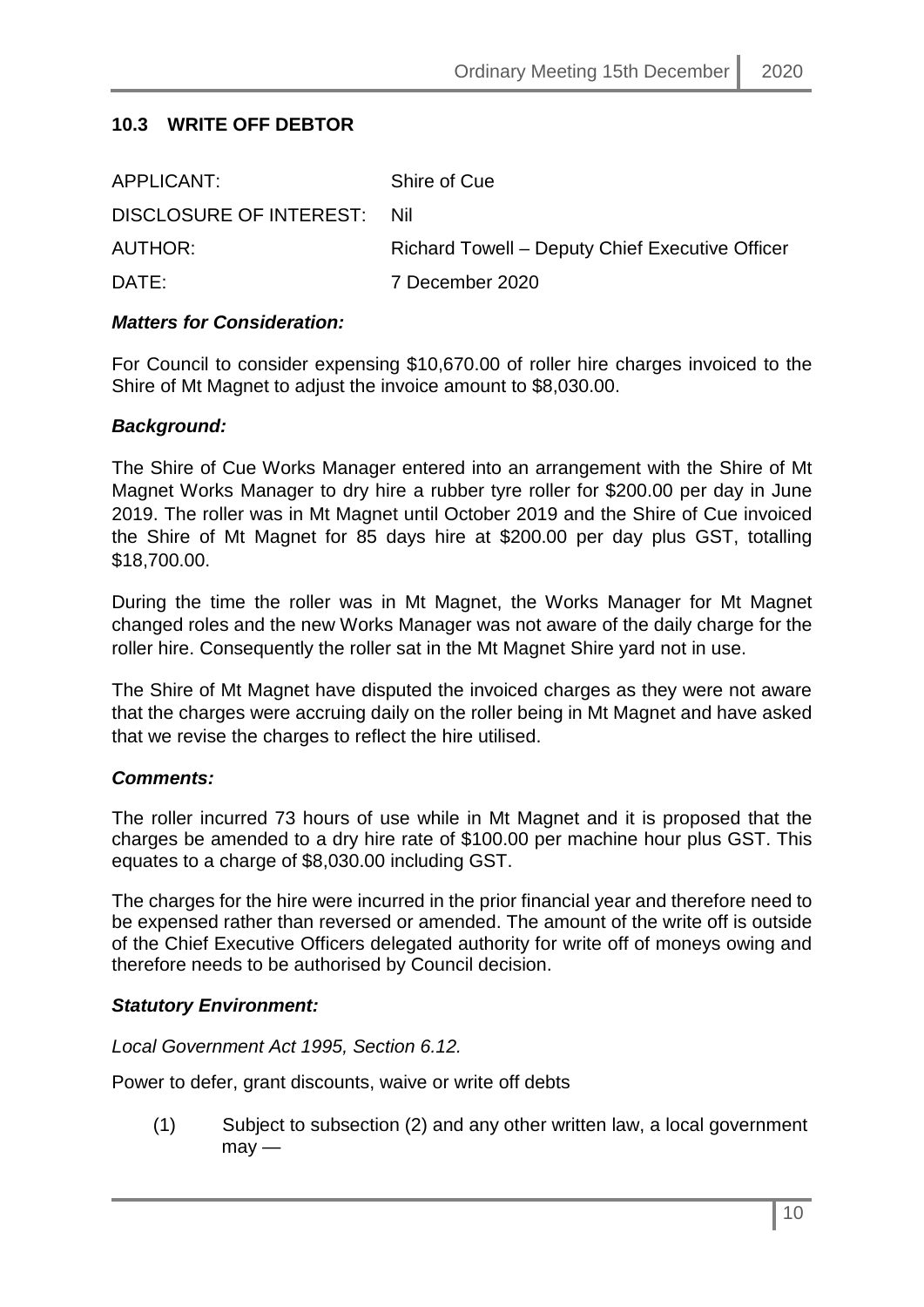- (a) when adopting the annual budget, grant\* a discount or other incentive for the early payment of any amount of money; or
- (b) waive or grant concessions in relation to any amount of money; or
- (c) write off any amount of money, which is owed to the local government.

*\* Absolute majority required.* 

- (2) Subsection (1)(a) and (b) do not apply to an amount of money owing in respect of rates and service charges.
- (3) The grant of a concession under subsection (1)(b) may be subject to any conditions determined by the local government.
- (4) Regulations may prescribe circumstances in which a local government is not to exercise a power under subsection (1) or regulate the exercise of that power.

### *Policy Implications:*

Shire of Cue Policy Manual

D1 – Debt Recovery, 2.1 Recovery of Sundry Debtor Accounts.

#### *Financial Implications:*

The Shire has a budgeted contingency amount of \$50,000.00 for write offs and carries a provision for doubtful debts on the balance sheet of \$52,260.00. As the charges were incurred in the last financial year, these charges will need to be expensed rather than reversed against income.

#### *Strategic Implications:*

Nil

#### *Consultation:*

Rob Madson – Chief Executive Officer

Kelvin Matthews – CEO, Shire of Mt Magnet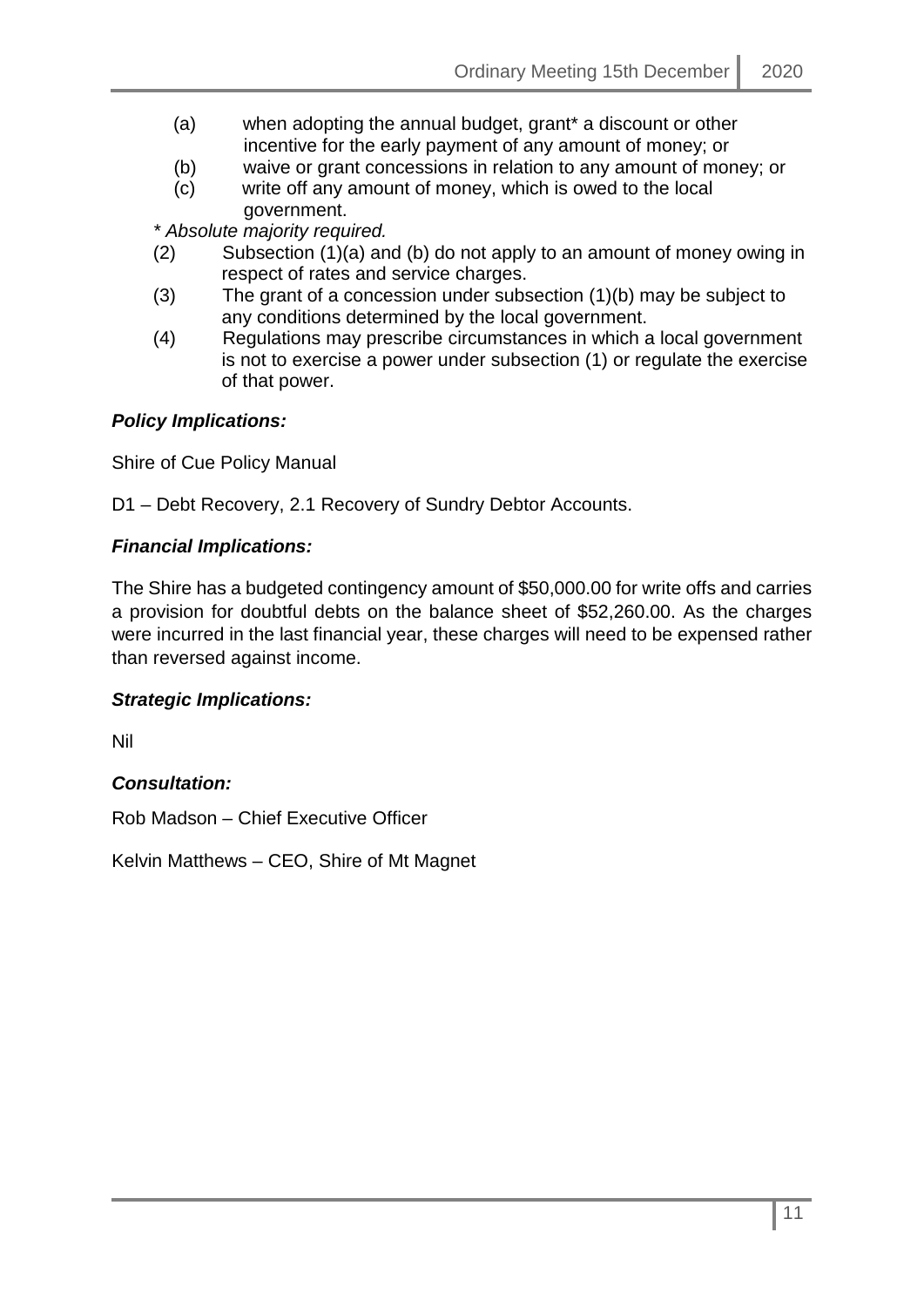*Officer's Recommendation:* **Voting Requirement:** Simple Majority

That Council authorise the Chief Executive Officer to write off \$10,670.00 charged to the Shire of Mt Magnet for roller hire to amend the amount charged to \$8.030.00

*Council Decision: 04122020* **Voting requirement:** Simple Majority

**MOVED: CR PRICE SECONDED: CR DENNIS**

That Council authorise the Chief Executive Officer to write off \$10,670.00 charged to the Shire of Mt Magnet for roller hire to amend the amount charged to \$8.030.00

# **CARRIED: 7/0**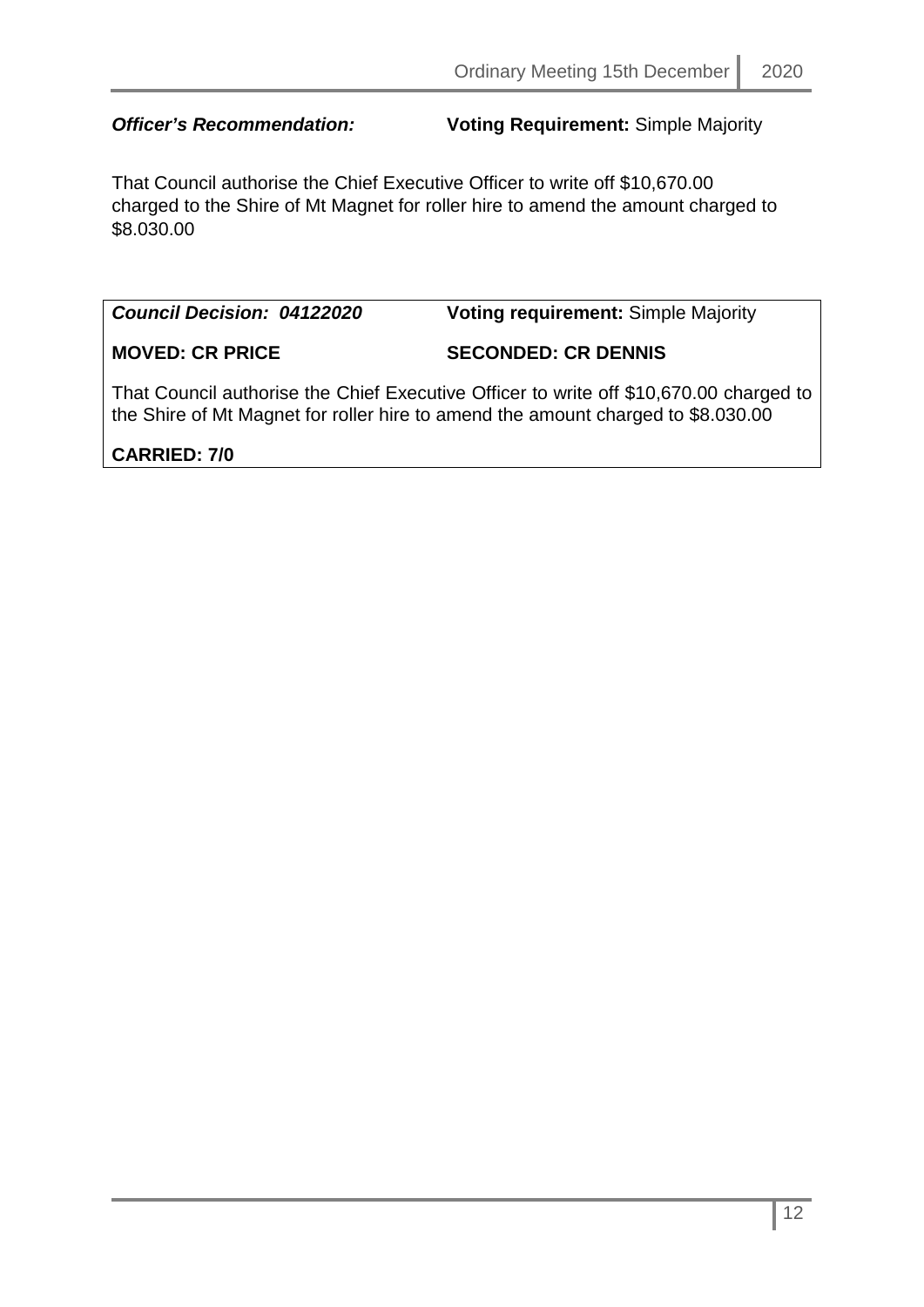# <span id="page-12-0"></span>**10.4 DONATION REQUEST – WHEATBELT CHRISTIAN FELLOWSHIP**

| APPLICANT:                  | Pastor Geoff van Schie                          |
|-----------------------------|-------------------------------------------------|
| DISCLOSURE OF INTEREST: Nil |                                                 |
| AUTHOR:                     | Richard Towell – Deputy Chief Executive Officer |
| DATE:                       | 10 December 2020                                |

#### *Matters for Consideration:*

Request for financial assistance to conduct Christian values education in Murchison schools.

#### *Background:*

Pastor van Schie has been delivering a Christian values education program, known as Gospelair, to the Cue Primary School on a volunteer basis since 2015. The program is also delivered to Meekatharra, Mount Magnet and Yalgoo. A similar request for financial assistance has been made with the Shires of Mount Magnet and Yalgoo. Council has previously approved donations of \$4,000.00 for the 2018/19 and 2019/20 financial years.

#### *Comments:*

A copy of Pastor van Schie's request, and associated support documentation, is attached at *Appendix 3.* Wheatbelt Christian Fellowship is governed by an incorporated parent body, being the Willetton Christian Church. Cue Primary School Principal, Susan Kirkham, has provided a letter of support for Pastor van Schie's request. A copy is also attached at *Appendix 3.*

The Shire has made a donation of \$4,000.00 towards this cause for the past two years, it is proposed that Council provide a donation of \$4,000.00 for the coming school year to assist Pastor van Schie to continue delivering his education program.

#### *Statutory Environment:*

Nil

#### *Policy Implications:*

Council policies D2 and D16 apply.

#### *D.2 DONATIONS AND GRANTS*

*D.2.1 The Council decides requests for donations and grants that are not provided*  for in the budget with a preference generally to those of a local nature or *significance.*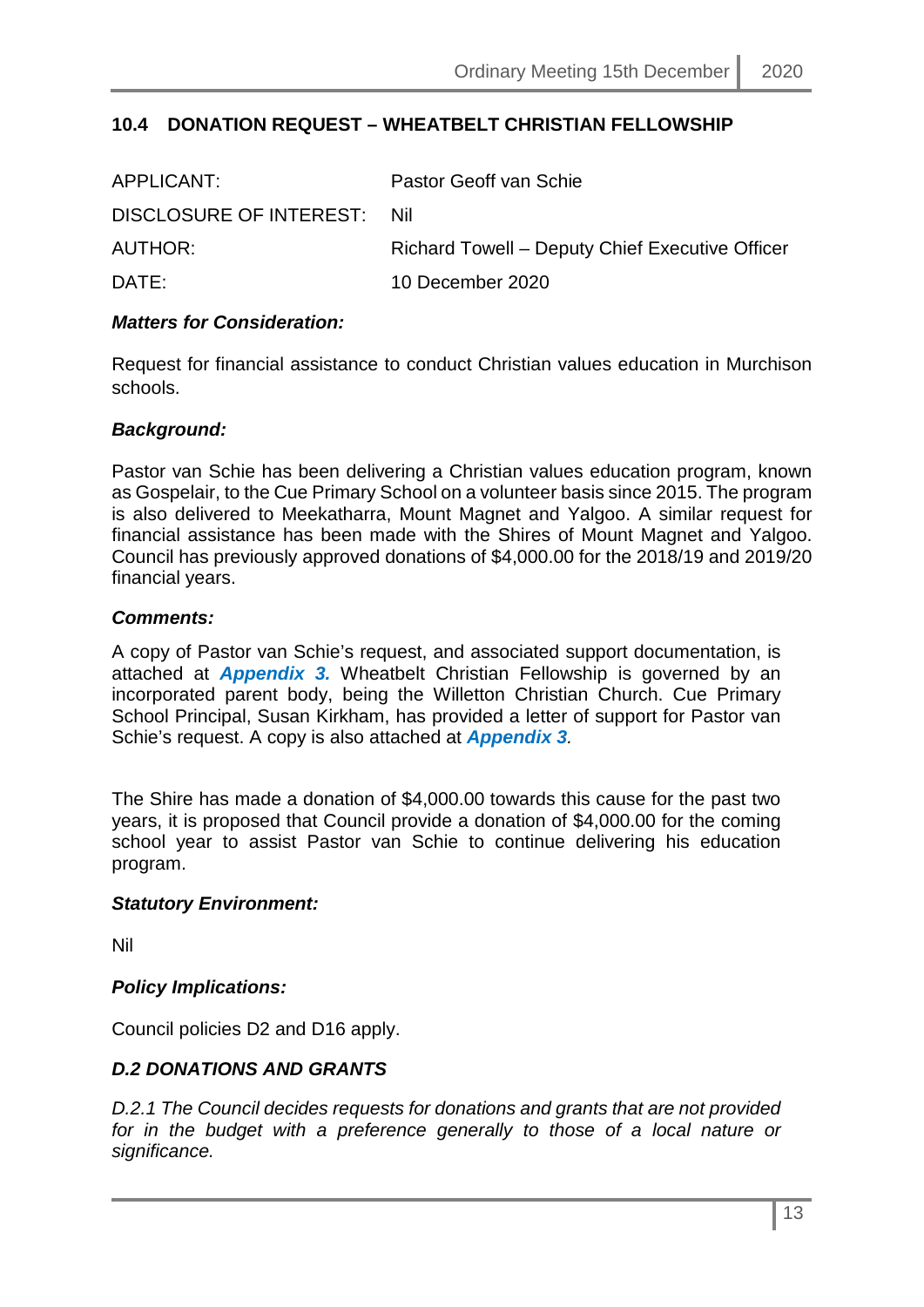*D2.2 The CEO has discretion to make donations in accordance within the budget allocation made for the CEO.*

### *D.16 PROVISION OF SPONSORSHIP AND DONATIONS*

#### *Policy Statement*

*Calculation of Value of Requested Donation or Sponsorship*

*This Policy deals with requests for donation or sponsorship from external bodies. Requests may be for a cash donation or sponsorship; in kind (provision of goods and services or waiving of fees) donation or a combination of cash and in kind.*

*In assessing requests for in kind donation or sponsorship, or a combination of in kind and cash sponsorship, then the value of the in kind request will be calculated. The full cost of the request (including calculated value of any in kind component) will be considered.*

#### *Donations*

*Donations by the Council reflect its commitment to improve the wellbeing of the community of the Shire of Cue. Because of the philanthropic nature of donations, the Council does not seek a direct cost – benefit return from the donation, and does not require a business case to be put. However, the Council does give preference to donations which will assist organisations which benefit the community of the Shire of Cue, or improve the services provided to visitors to the Shire of Cue.*

*Where the funds are not fully expended on the approved donation the surplus money is to be returned to the Shire.*

*All donations are to be acquitted in the financial year that it was granted unless prior approval is granted.*

#### *Eligibility*

*To be eligible to apply for a donation, the applicant must be an Association incorporated in accordance with the Associations Incorporations Act 1987 which includes organisations with religious and / or charitable objectives; and / or community based not for profit groups providing a direct service to the stakeholders and visitors of the Shire of Cue which demonstrably contribute to the wellbeing of residents and visitors, and serve to promote the development of the community.*

#### *Service Areas*

*The range of service areas considered for donations may include:*

*a) Senior citizen's / community centre;*

- *b) Community information and support services;*
- *c) Youth services;*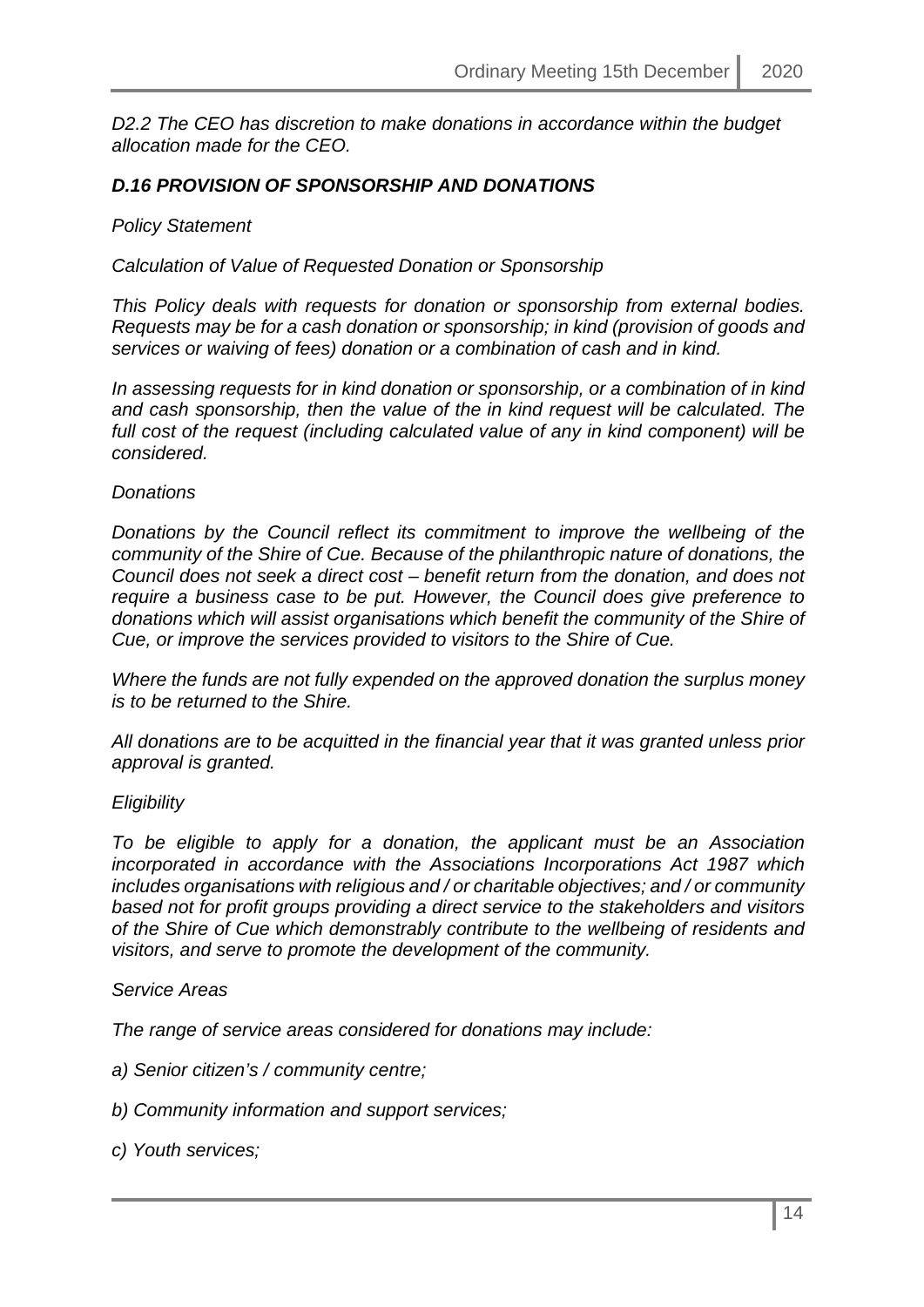*d) Children's services;*

*e) Emergency relief services;*

*f) Recreation services / sports clubs;*

*g) Community services;*

*h) Health services;*

*i) Education services;*

*Organisations are expected to acknowledge the contribution made by the Shire of Cue.*

*Where a donation is approved for a specific purpose – such as purchase of equipment – the organisation is required to provide evidence of expenditure.*

*Assessment Process*

*Applications are to be made in writing to the Chief Executive Officer detailing as a minimum:*

*Reason for request;*

*Amount requested (whether monetary, in kind or a combination of both); and*

*If donation is to be used towards the purchase of equipment, who will ultimately be the owner of the equipment and be responsible for its upkeep / maintenance.*

*Any sponsorship or donation approved by the Chief Executive Officer will be funded from the G/L Account 04143 – CEO Discretionary Expenses.*

*Any request for sponsorship or donation which the Chief Executive Officer believes is outside his / her delegation, is in excess of the aforementioned budgetary item and / or requires the consideration of Council will be referred to Council.*

*Where a request for sponsorship or donations is referred to Council, the Council may decline the application or subject to sufficient funds being available in the Council's budget, approve the application.*

#### *Financial Implications:*

The available budget allocation for donations for the 2020/21 financial year is \$10,000.00. The Shire has also budgeted \$5,000.00 for donations – Other Education, of which around \$3,000.00 has already been allocated towards provision of the water slide to the school, reinstatement of the school bell and future installation of new flag poles for the school.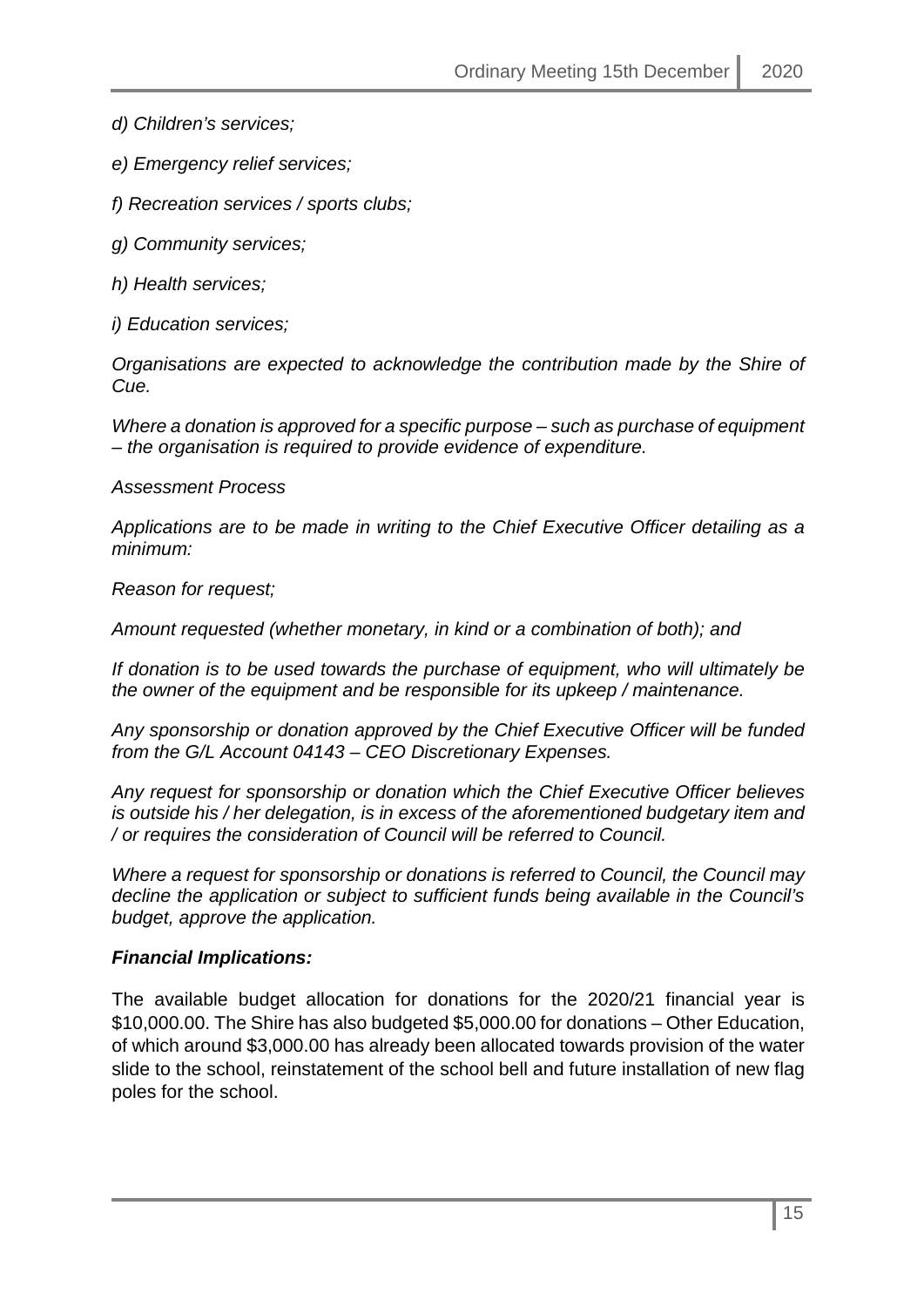# *Strategic Implications:*

Shire of Cue Strategic Community Plan 2017 to 2027:

*Social Objective*

*Outcome 3.2 Encourage community participation and services*

 *3.2.4 Support provision of emergency services, support and encourage community volunteers*

# *Consultation:*

Pastor Geoff van Schie – Wheatbelt Christian Fellowship.

Susan Kirkham – Principal, Cue Primary School.

### *Officer's Recommendation:* **Voting Requirement:** Simple Majority

That Council agree to donate \$4,000.00 to Wheatbelt Christian Fellowship to assist with the delivery of the Gospelair Christian values education program to Cue Primary School for the 2021 school year.

| <b>Council Decision: 05122020</b> | <b>Voting requirement: Simple Majority</b>                                        |
|-----------------------------------|-----------------------------------------------------------------------------------|
| <b>MOVED: CR HOUGHTON</b>         | <b>SECONDED: CR PRICE</b>                                                         |
|                                   | That Cauneil eares to denote \$4,000,00 to Wheethalt Christian Esllewabin to essi |

That Council agree to donate \$4,000.00 to Wheatbelt Christian Fellowship to assist with the delivery of the Gospelair Christian values education program to Cue Primary School for the 2021 school year.

# **CARRIED: 7/0**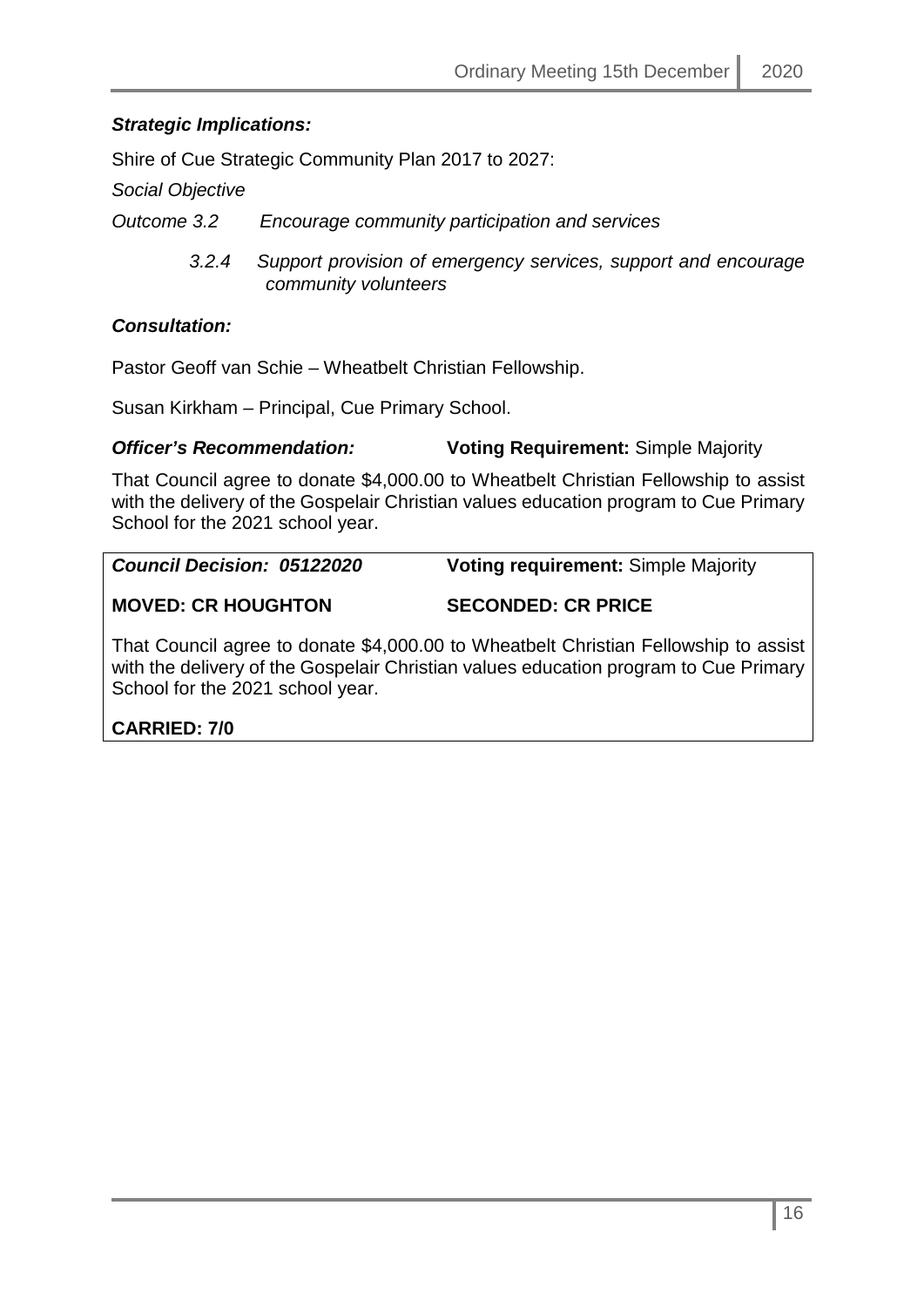# <span id="page-16-0"></span>**10.5 DEVELOPMENT APPLICATION – GROUPED DWELLING**

| APPLICANT:              | Fenix-Newhaul Pty Ltd                |
|-------------------------|--------------------------------------|
| DISCLOSURE OF INTEREST: | -Nil                                 |
| AUTHOR:                 | Rob Madson – Chief Executive Officer |
| DATF:                   | 11 December 2020                     |

#### *Matters for Consideration:*

Development application to construct a grouped dwelling on Lot 620 (11) Dowley Street, Cue.

#### *Background:*

A development application has been received from the landowner to construct a six unit transportable dwelling and ancillary dining and ablution building on Lot 620 Dowley St, Cue, to be used for worker accommodation for drivers hauling iron ore from the Iron Ridge mine for Newhaul's joint venture partner, Fenix Resources.

#### *Comments:*

Lot 620 has an area of 1057  $m^2$ , and is currently vacant land.

Due to the development only being able to be approved at Council's discretion, I am unable to consider the application under delegated authority.

A copy of the application, including site and floor plans for the proposed development is attached at *Appendix 4*

#### *Statutory Environment:*

Shire of Cue Local Planning Scheme No. 2.

*residential grouped* - has the same meaning as defined in the Residential Design Codes, i.e. *A dwelling that is one of a group of two or more dwellings on the same lot such that no dwelling is placed wholly or partly vertically above another, except where special conditions of landscape or topography dictate otherwise, and includes a dwelling on a survey strata with common property*

The scheme Zoning Table indicates that the use *"Residential – Grouped Dwelling"* is a category D use in the Commercial Zone, meaning *"that the use is not permitted unless the local government has exercised its discretion by granting development approval."*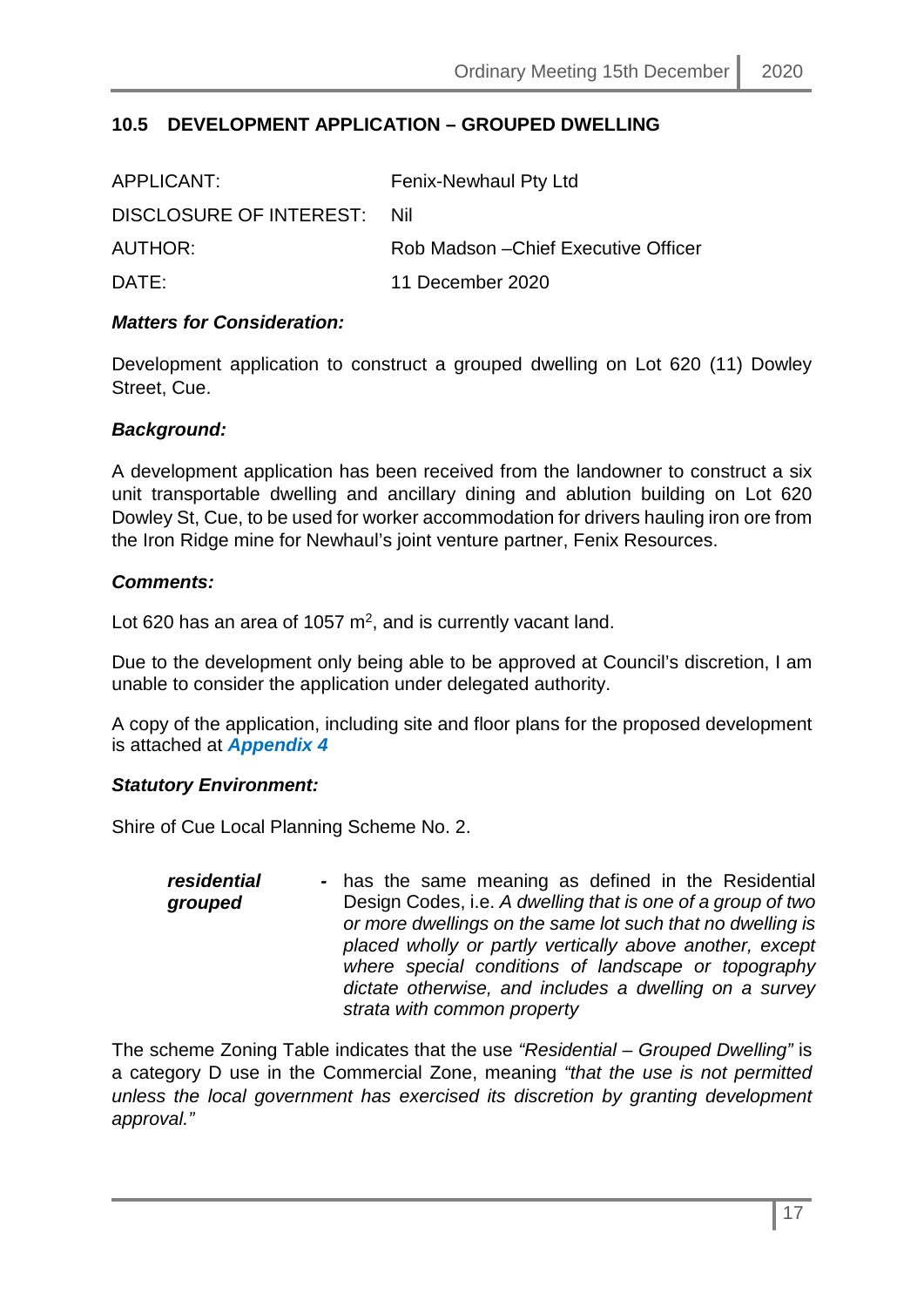# *Policy Implications:*

*Nil.*

# *Financial Implications:*

Development of the lot will increase the property's Gross Rental Value and consequently result in an increase in applicable rates. Development application and building permit fees apply.

# *Strategic Implications:*

The proposed action addresses the following objectives contained in the Shire's Strategic Community Plan 2017-2027.

### *Economic Objective*

*Outcome 1.1 Maximise local economic opportunities to benefit the whole community*

*1.1.3 Utilise the land available in the area for a range of new business to be self-sustaining*

*Social Objective*

*Outcome 3.1 Community infrastructure that meets the needs of our Residents*

*3.1.1 Increase affordable housing options for existing residents and to attract new families*

# *Consultation:*

Craig Mitchell – Director, Newhaul.

Benjamin Houweling - Town Planner, Harley Dykstra.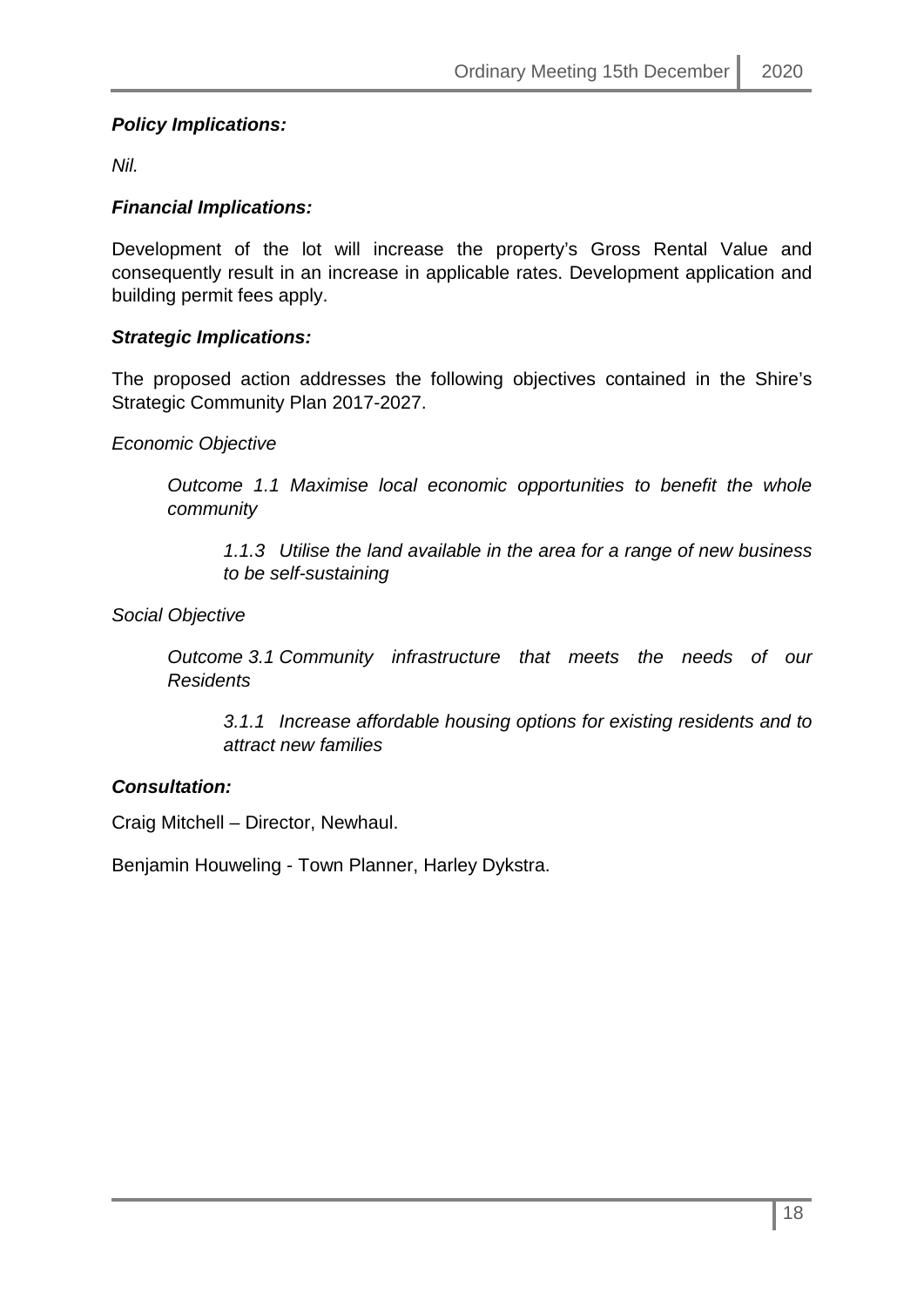### *Officer's Recommendation:* **Voting Requirement: Simple Majority**

That Council approve the development of a six unit transportable dwelling and ancillary dining and ablution facility on Lot 620 Dowley Street, Cue, subject to the following conditions:

- 1. That the applicant obtains a Building Approval Certificate, in accordance with the requirements of the Building Act 2011 and the Building Regulations 2012, prior to undertaking any further works on the lot associated with construction of the dwelling;
- 2. That the applicant obtains a Building Permit, in accordance with the requirements of the Building Act 2011 and the Building Regulations 2012 prior to, undertaking any works associated with completing construction of the dwelling;
- 3. That the applicant make application for the approval of an on-site effluent disposal system in accordance with the requirements of the Health (Treatment of Sewage and Disposal of Effluent and Liquid Waste) Regulations 1974;
- 4. That the applicant connect the operation to mains power and that any use of a generator on the site be for back-up purposes only;
- 5. The applicant seeking the approval of the Water Corporation for the development;
- 6. That the proponent satisfies local and any FESA requirements with regard to fire services;
- 7. That the applicant obtain and submit to the Shire of Cue, prior to occupancy, a Certificate of Building Compliance, in accordance with the requirements of the Building Act 2011 and the Building Regulations 2012.

*CR HOGBEN declared a financial interest, as he contracts to the applicant company, and left the meeting at 6.53pm.*

| <b>Council Decision: 06122020</b> | <b>Voting requirement: Simple Majority</b> |
|-----------------------------------|--------------------------------------------|
|-----------------------------------|--------------------------------------------|

#### **MOVED: CR SPINDLER SECONDED: CR DENNIS**

That Council approve the development of a six unit transportable dwelling and ancillary dining and ablution facility on Lot 620 Dowley Street, Cue, subject to the following conditions:

1. That the applicant obtains a Building Approval Certificate, in accordance with the requirements of the Building Act 2011 and the Building Regulations 2012, prior to undertaking any further works on the lot associated with construction of the dwelling;

2. That the applicant obtains a Building Permit, in accordance with the requirements of the Building Act 2011 and the Building Regulations 2012 prior to, undertaking any works associated with completing construction of the dwelling;

3. That the applicant make application for the approval of an on-site effluent disposal system in accordance with the requirements of the Health (Treatment of Sewage and Disposal of Effluent and Liquid Waste) Regulations 1974;

4. That the applicant connect the operation to mains power and that any use of a generator on the site be for back-up purposes only;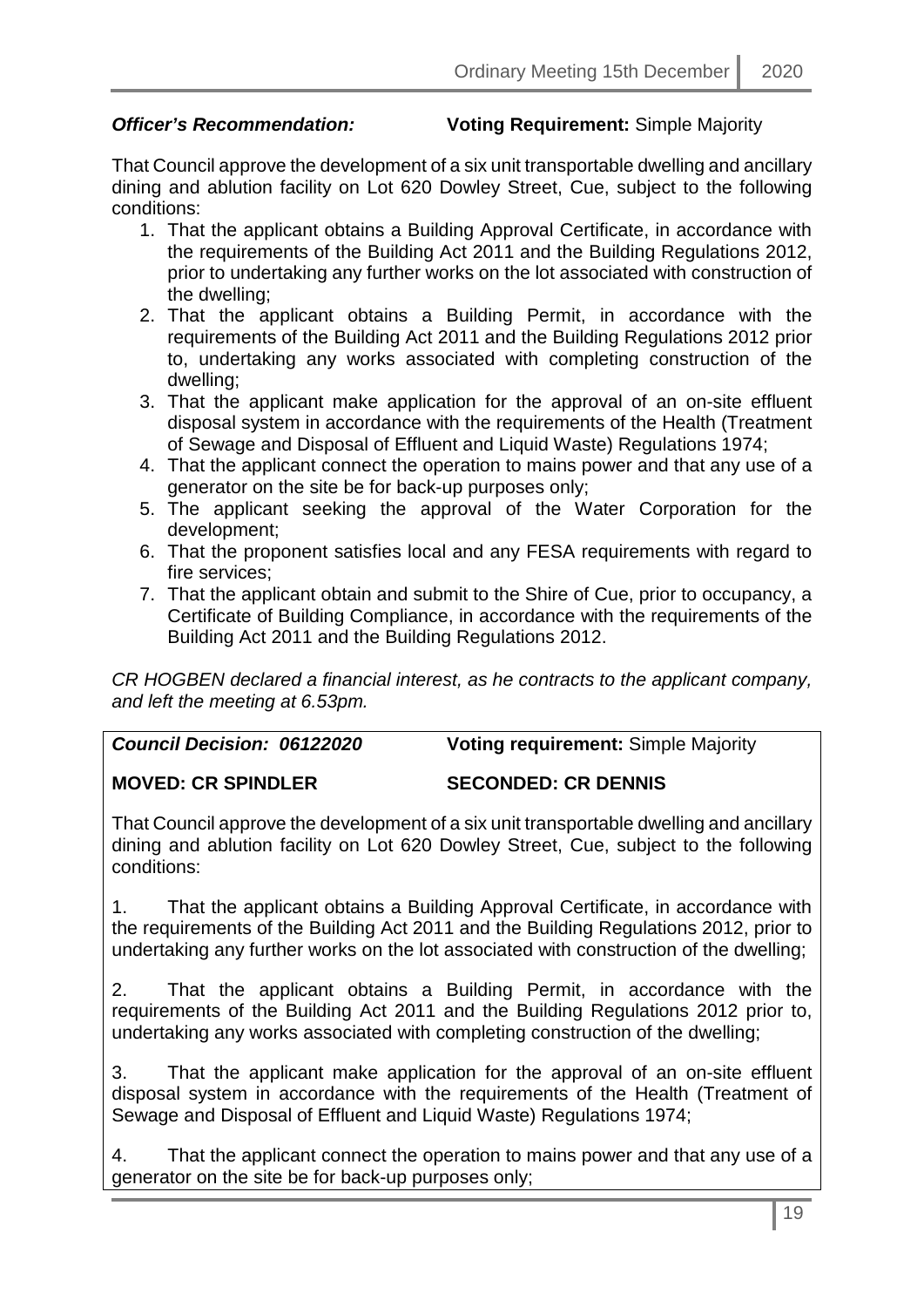5. The applicant seeking the approval of the Water Corporation for the development;

6. That the proponent satisfies local and any FESA requirements with regard to fire services;

7. That the applicant obtain and submit to the Shire of Cue, prior to occupancy, a Certificate of Building Compliance, in accordance with the requirements of the Building Act 2011 and the Building Regulations 2012.

# **CARRIED: 6/0**

*CR HOGBEN returned to the meeting at 7.01pm.*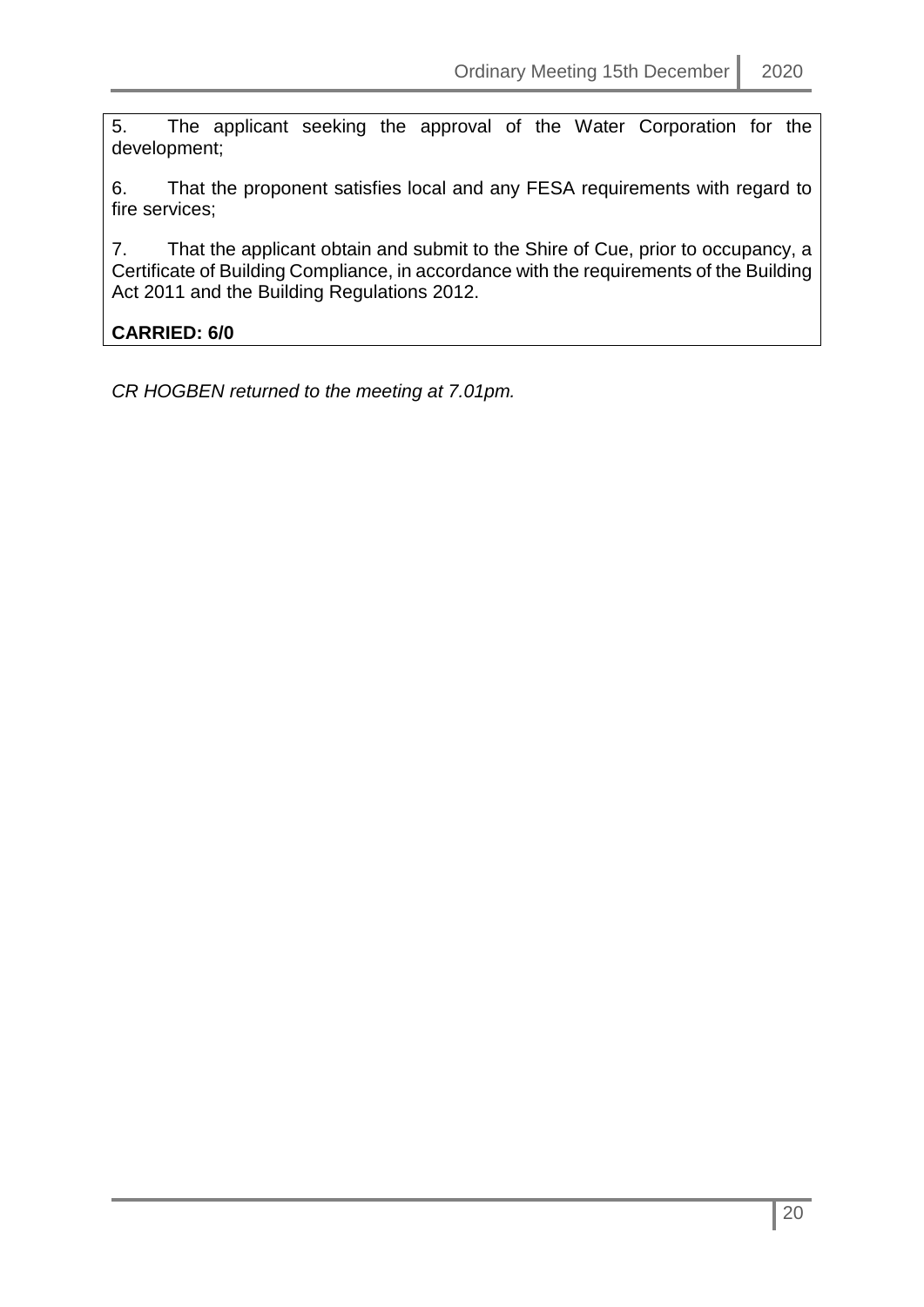### <span id="page-20-0"></span>**11. MOTIONS BY MEMBERS OF WHICH PREVIOUS NOTICE HAS BEEN GIVEN**

Nil.

# <span id="page-20-1"></span>**12 MOTIONS FOR CONSIDERATION AT THE NEXT MEETING**

Nil.

# <span id="page-20-2"></span>**13. NEW BUSINESS OF AN URGENT NATURE**

### <span id="page-20-3"></span>**13.1 REMOVAL OF BATTERY SANDS – CUE TOWNSITE**

| APPLICANT:                  | Golden State Mining & Adaman Resources |
|-----------------------------|----------------------------------------|
| DISCLOSURE OF INTEREST: Nil |                                        |
| <b>AUTHOR:</b>              | Rob Madson – Chief Executive Officer   |
| DATE:                       | 14 December 2020                       |

#### *Matters for Consideration:*

Amendment of conditions relating to a prior approval to remove battery sands within, and in close proximity to, Cue townsite.

#### *Background:*

At the Ordinary Meeting of Council held on the 18<sup>th</sup> of October 2011 it was resolved:

*That the approval is initially for the removal of approximately 500 cubic meters of tailings;* 

*The applicant continues to progress the Health Impact Statement;* 

*The applicant providing a rehabilitation plan and programme for the site which is subject to shire approval;* 

*The applicant is not to move mining equipment or heavy vehicles through the adjoining residential area which includes Stewart Street, Richmond Street, Chesson Street, Victoria Street or Simpson Street;* 

*Working hours to remove the tailings are restricted to 9am to 5pm on weekdays only;* 

*Excessive noise emanating from the site shed after the stated working hours to cease;* 

*The applicant is to apply dust suppression measures during the operations*  which is to include the erection of a 3 metre high shade cloth fence that will *prevent any tailings blowing onto the residential area;*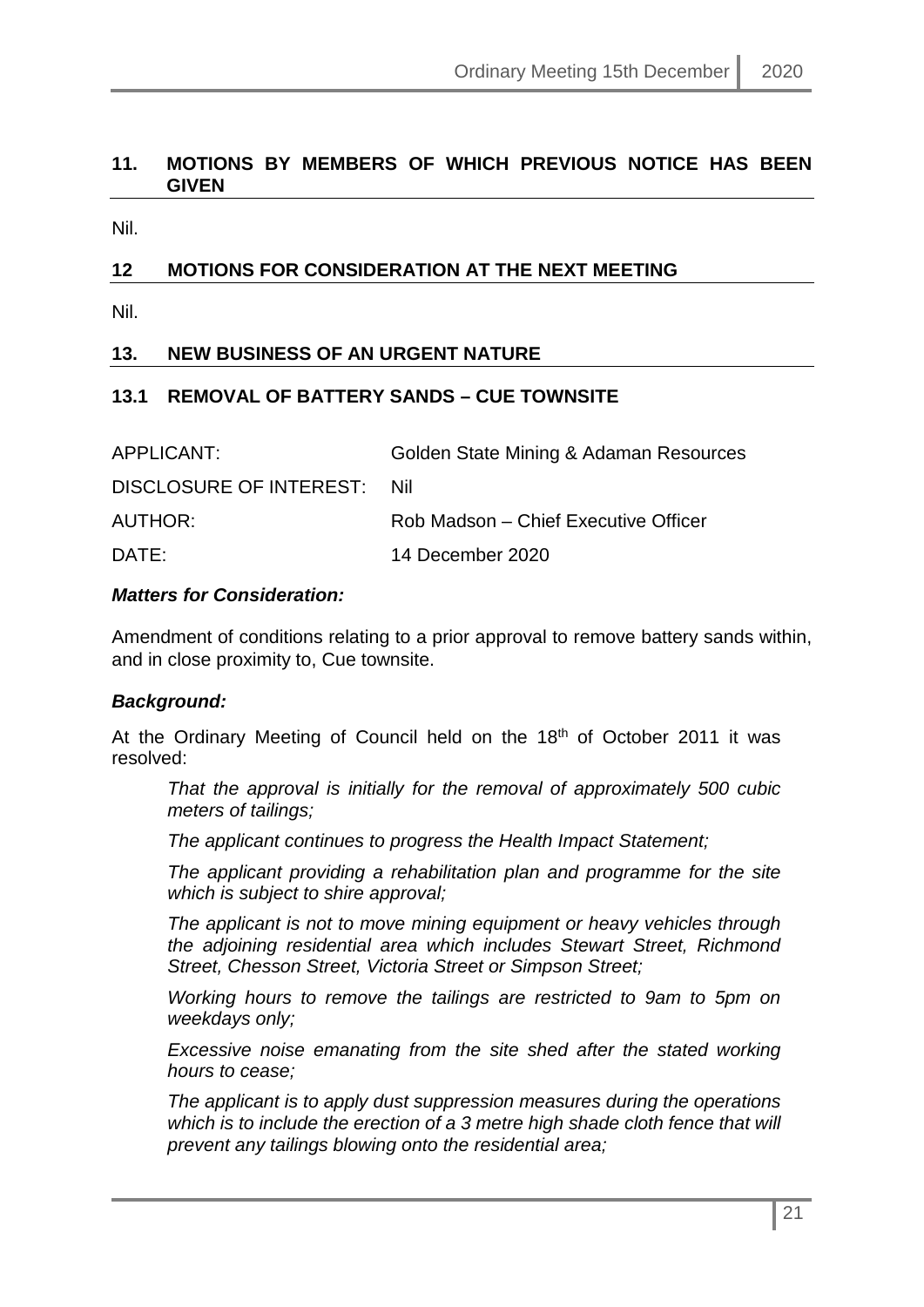*The applicant is to spray the exposed face of the adjoining tailings with a water resistant dust suppression spray;* 

*The shire will monitor the water quality in rainwater tanks at the adjoining residential premises prior to, during and after the mining activities on a monthly basis with costs met by the applicant;* 

*Should silica or other particles attributable to the mining activities be found in the water then mining must cease until such time as the company can assure the shire they have resolved the issue;* 

*The applicant is to negotiate an ex-gratia payment to the shire for community infrastructure purposes;* 

*Following the removal of approximately 500 cubic metres of tailings the applicant will discuss with the shire and community the success of the project to date prior to consideration of approval to remove the remaining tailings* 

*The shire does not approve additional site clearing, open cut mining or any blasting under any circumstances.*

On the 3rd of May 2014 Western Mining held a public meeting where they stated that they had removed 380 tonnes of material and had processed this material and found that it was of sufficient quality to warrant the removal of the remaining 40,000 tonnes of tailings.

Accordingly Western Mining wrote to Council seeking approval to remove the remaining 40,000 tonnes of material and Council, at their meeting of 20 May 2014, passed the following resolution:

*The Council instructs the CEO to provide Western Mining with a letter of approval to remove 40,000 tonnes of material located on tenement M20/522 with the following conditions:*

*1. The applicant is not to move mining equipment or heavy vehicles through the adjoining residential area which includes Stewart Street, Richmond Street, Chesson Street, Victoria Street or Simpson Street;* 

*2. Working hours to remove the tailings are restricted to 9am to 5pm on weekdays only;* 

*3. No excessive noise emanating from the site shed after the stated working hours;*

*4. The applicant is to apply dust suppression measures during the operations which is to include the erection of a 3 metre high shade cloth fence that will prevent any tailings blowing onto the residential area;* 

*5. The applicant is to spray the exposed face of the adjoining tailings with a water resistant dust suppression spray;* 

*6. The shire will monitor the water quality in rainwater tanks at the adjoining residential premises prior to, during and after the mining activities on a monthly basis with costs met by the applicant;*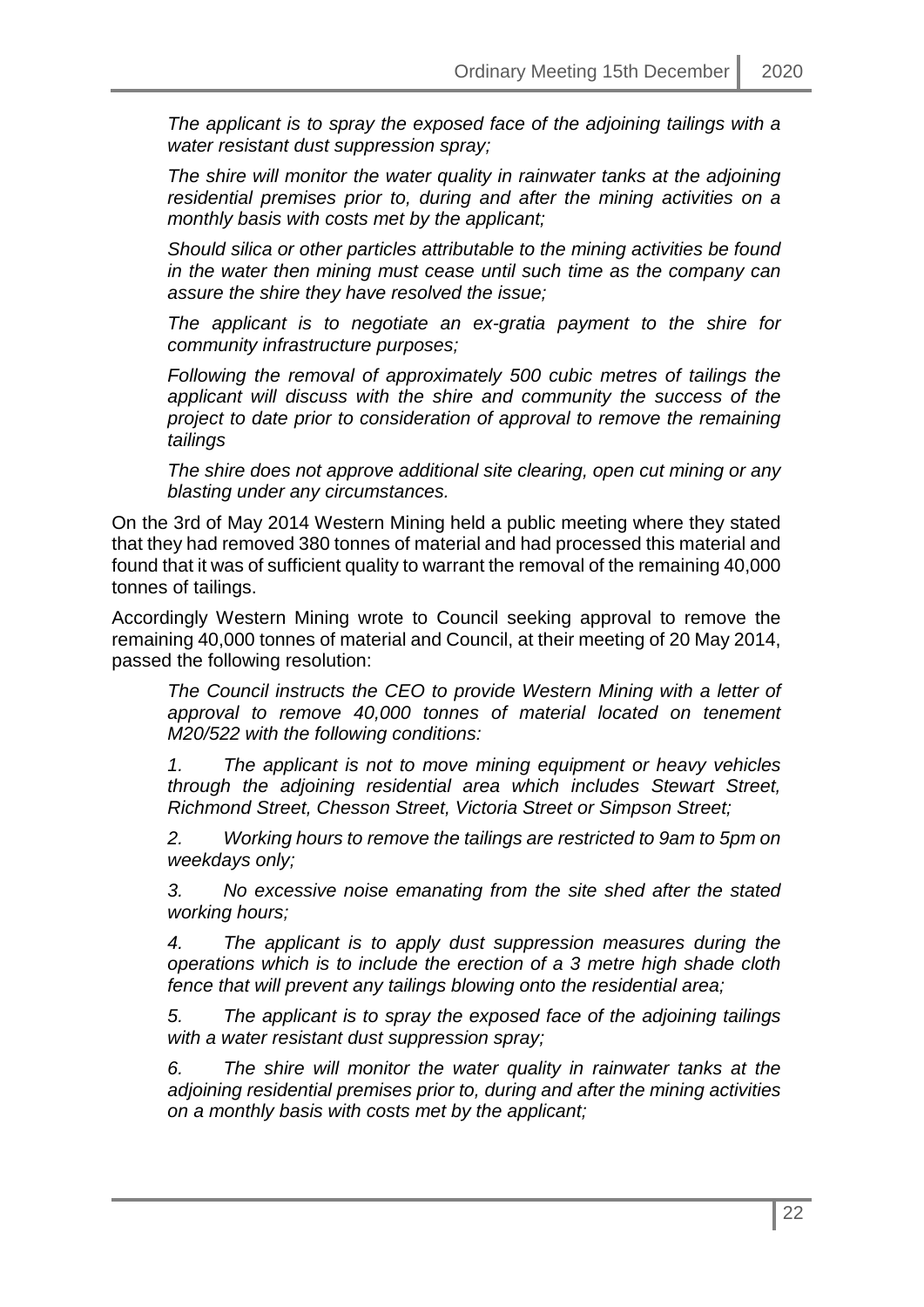*7. Should silica or other particles attributable to the mining activities be found in the water then mining must cease until such time as the company can assure the shire they have resolved the issue;* 

*8. The applicant is to negotiate prior to September 2014 an ex-gratia payment or infrastructure in lieu of a cash payment and* 

*9. Mining operations (removal of tailings) are to cease if the wind conditions are sufficient to blow dust that impacts the townsite.*

Golden State Mining, and their subsidiary Cue Consolidated Mining, acquired the tenements formerly held by Western Mining in 2018. The conditions of Western Mining's previous approvals are included in the tenement conditions imposed by DMIRS. Golden State Mining advise that they wish to proceed with removal of the remaining battery sands, and have written to Council seeking amendment of several of the conditions previously imposed as follows:

*i) Condition 2* 

*Current:* 

*Working hours to remove the tailings are restricted to 9am to 5pm on weekdays only.* 

*Requested:* 

*That working hours be amended to 7am to 7pm on weekdays to allow for a more readily completed works schedule. This allows more return loads to be completed and reduces the duration of the overall project.* 

*ii) Condition 4* 

*Current:* 

*The applicant is to apply dust suppression measures during the operations which are to include the erection of a 3m high shade cloth fence that will prevent any tailings blowing into the residential area.* 

*Requested:* 

*Remove need for the 3m high shade cloth fence from this condition. This is due to our belief that it would be an ineffective measure to reduce dust. We propose the following measures to ensure that dust is managed effectively during operations:* 

*Dedicated sprinkler bank installed to ensure that the work area is kept adequately dust free;* 

*Ensuring compliance to Condition 5 and Condition 9 of the Shire of Cue approval letter that will see the working face be sprayed with a waterresistant dust suppression spray and regularly review prevailing conditions to ensure ongoing compliance; and* 

*A dedicated site supervisor to field any complaints or issues as they arise to ensure that all stakeholders are managed appropriately.* 

*iii) Condition 6 and Condition 7* 

*Current:*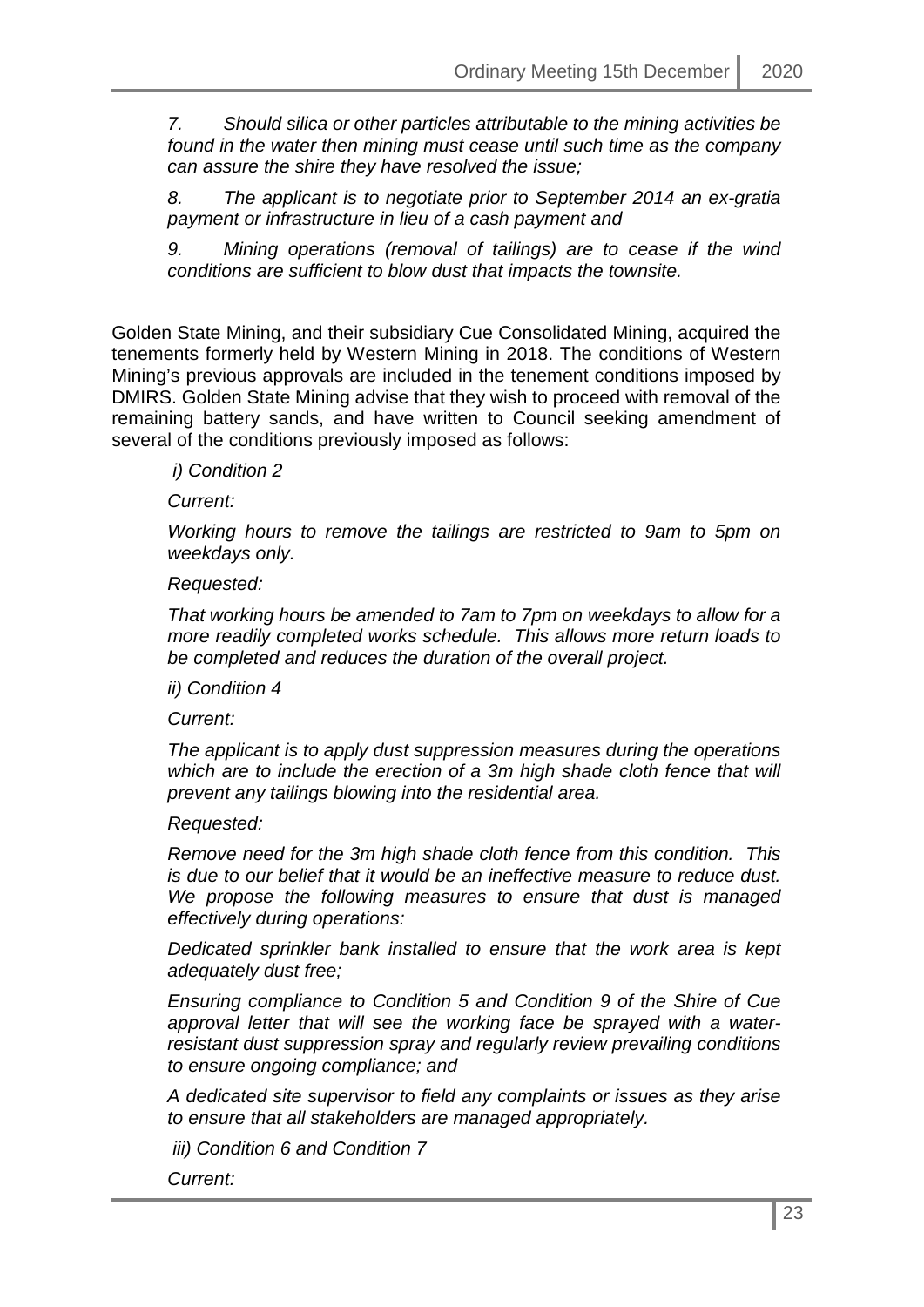*6 - The Shire will monitor the water quality in rainwater tanks at the adjoining residential premises prior to, during and after the mining activities on a monthly basis with costs met by the applicant.* 

*7 – Should silica or other particles attributable to the mining activities be found in the water then mining must cease until such a time as the company can assure the Shire that they have resolved the issue.* 

*Requested:* 

*That dust monitoring that will be conducted on site be sufficient to inform the levels of airborne particulates and that the water testing not be completed in lieu of this. Particularly given the relatively short-term nature of the campaign. This has been completed previously with the testing being completed as part of the hygiene monitoring program. Adequate and specific dust control measures will ensure that any dust generated from our activities is minimised in all cases. We request the removal of the requirement for conditions 6 and 7 from the approval letter.* 

This request was considered at the Ordinary Meeting of Council held on the 21<sup>st</sup> of April 2020, where it was resolved:

*That Council agree to amend their previous approval for the removal of battery sands located on tenements held by Golden State Mining and their subsidiaries in or near the Cue townsite by:*

*1. Altering the restriction on working hours to between 7am and 7pm on weekdays;*

*2. Removing the requirement to maintain a 3m high shade cloth fence; and*

*3. Deleting conditions 6 & 7 entirely.*

#### *Comments:*

Western Mining removed approximately 5000 tonnes of tailings under the original approvals. Removal of the remainder of the tailings is supported as it will improve the visual outlook of the area. The proponents are then required to rehabilitate the land back to natural vegetation.

Adaman Resources advise that they have only been able to remove two loads during December as weather conditions tend to deteriorate by 7am due to hot winds picking up. They have requested that approved working hours be extended to commence at 4:30am, as this will give them time to load their trucks and shut down operations by 7am on windy days. They have also requested to be able to operate on Saturday.

Increasing the amount of working hours and days is considered beneficial as it will reduce the overall time required to remove the tailings, currently estimated at four months.

Torq Briggs of Adaman Resources has contacted residents close to the working area who are likely to be affected and all have indicated that they are not opposed to the proposal. He has advised that the reversing alarm will be deactivated on their loader.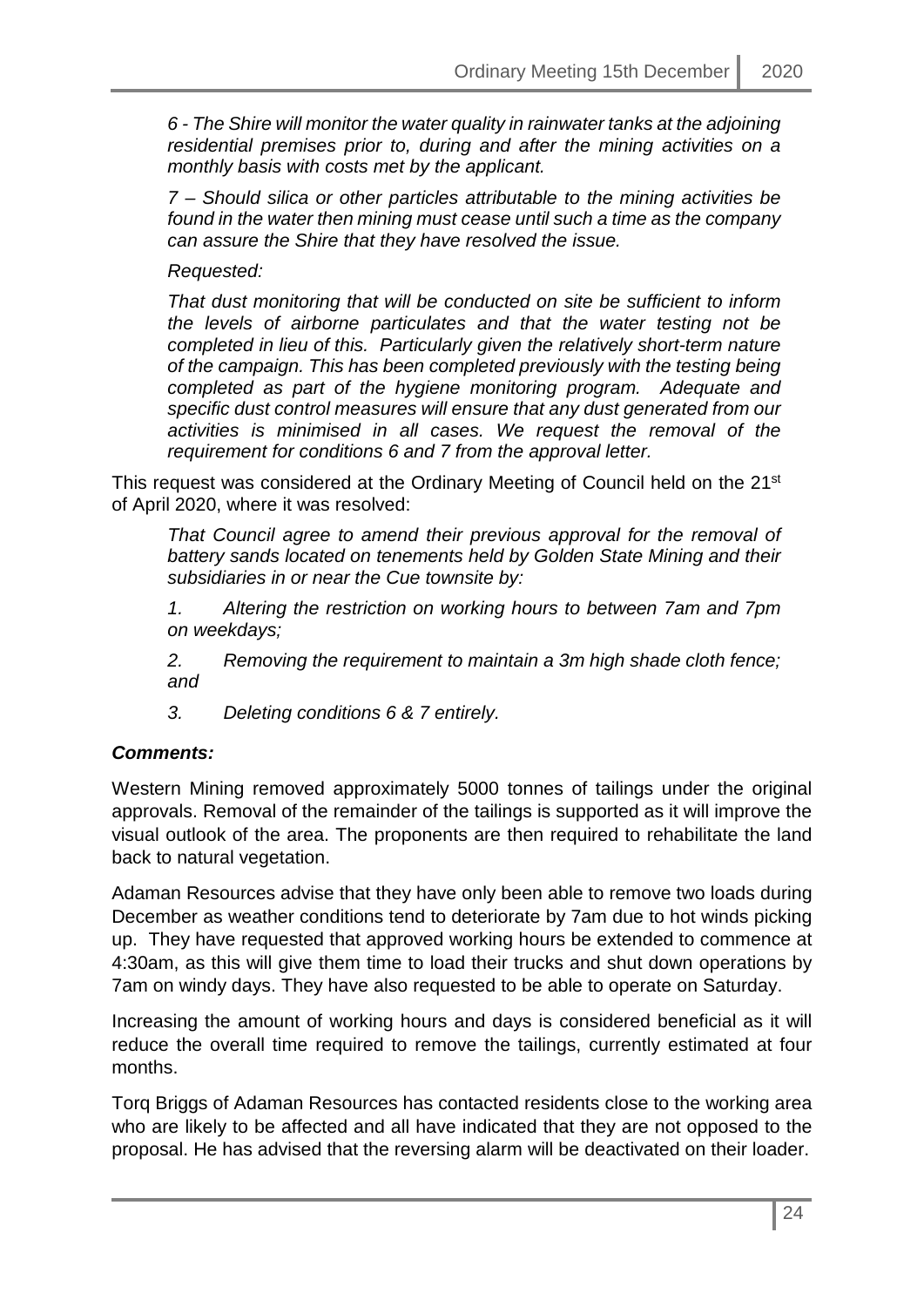# *Statutory Environment:*

Nil.

# *Policy Implications:*

*Policy C1*

*1. Cue Townsite*

*1.1 The shire generally opposes the granting of any mining lease or license that may affect;*

*a) The satisfactory continuation of existing urban uses within and adjacent to the existing townsite; and*

*b) The planned use of the land in the vicinity of the townsite.* 

*c) The Council may by decision permit limited mining activities within Cue townsite but only under strict conditions that will be determined at the time by the Council*

*1.2 The Council may approve mining activities close to but external from the Cue townsite and such conditional approval may include but will not be limited to landscaping, dust/noise suppression measures, and any other provisions considered by the Council to be necessary to protect and preserve the amenity of the existing nearby uses especially residential uses*.

# *Financial Implications:*

Nil.

*Strategic Implications:*

Nil.

# *Consultation:*

Torq Briggs – Projects, Adaman Resources

# *Officer's Recommendation:* **Voting Requirement: Simple Majority**

That Council agree to amend their previous approval for the removal of battery sands located on tenements held by Golden State Mining and their subsidiaries in or near the Cue townsite by altering the restriction on working hours to between 4:30am and 7pm Monday to Saturday.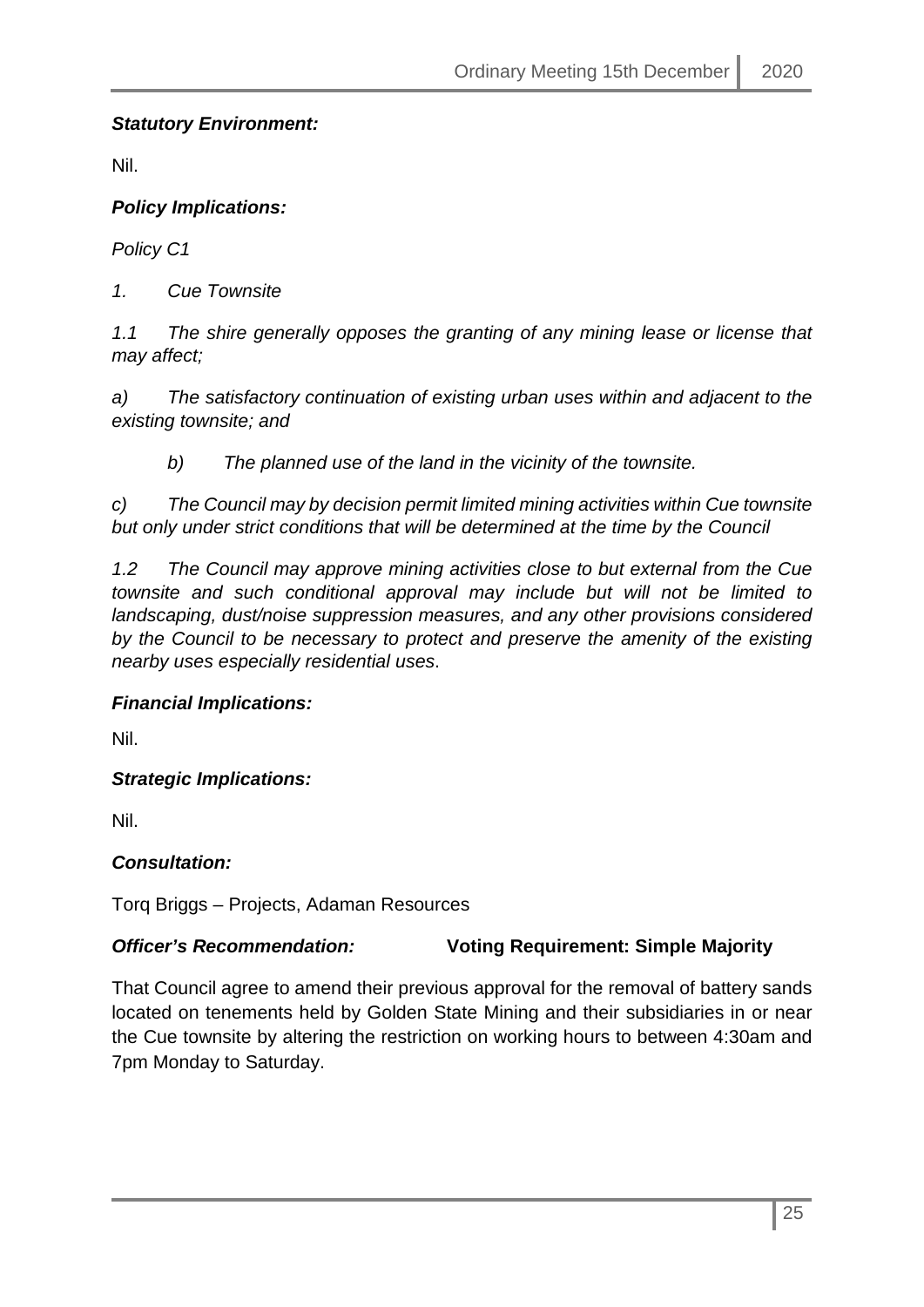*Council Decision: 07122020* **Voting requirement:** Simple Majority

# **MOVED: CR HOUGHTON SECONDED: CR DENNIS**

That Council agree to amend their previous approval for the removal of battery sands located on tenements held by Golden State Mining and their subsidiaries in or near the Cue townsite by altering the restriction on working hours to between 4:30am and 7pm Monday to Saturday.

**CARRIED: 6/1**

**AGAINST: CR HOUGHTON**

# <span id="page-25-0"></span>**14 MATTERS FOR WHICH THE MEETING MAY BE CLOSED**

*Council Decision: 08122020* **Voting requirement:** Simple Majority

**MOVED: CR FITZPATRICK SECONDED: CR SPINDLER**

That the meeting be closed to members of the public to discuss confidential matters.

**CARRIED: 7/0**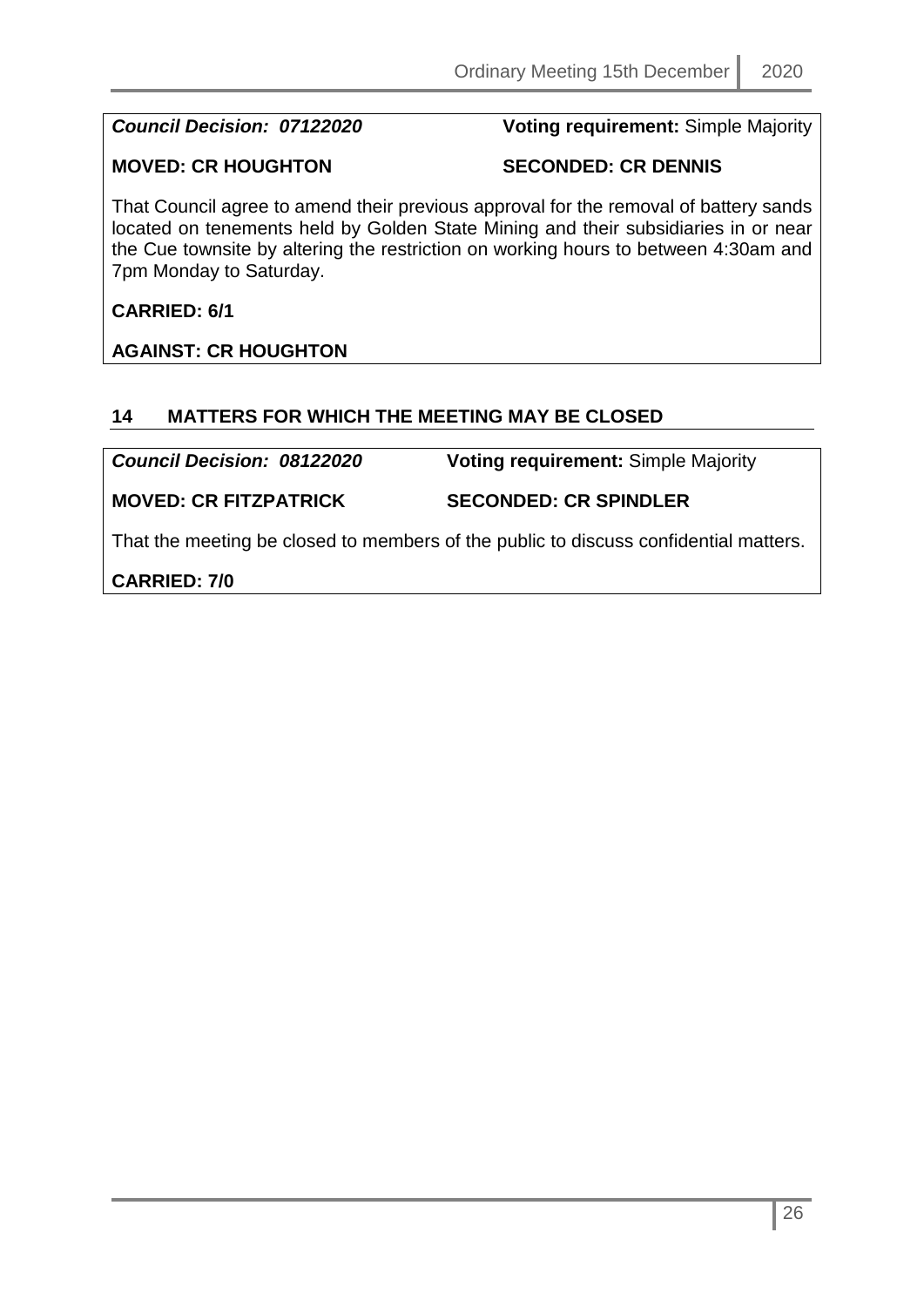# <span id="page-26-0"></span>**14.1 TENDER – FLOOD DAMAGE ROAD CONSTRUCTION PLANT WITH OPERATORS**

| APPLICANT:              | Shire of Cue                  |
|-------------------------|-------------------------------|
| DISCLOSURE OF INTEREST: | . Nil                         |
| AUTHOR:                 | Glenn Boyes - Manager Finance |
| DATE:                   | 9 December 2020               |

#### *Matters for Consideration:*

Awarding of the tender RFT 2020-03 for the supply of plant and operators for road flood damage repair works AGRN888.

*Officer's Recommendation:* **Voting Requirement: Simple Majority**

*Council Decision: 09122020* **Voting requirement: Simple Majority MOVED: CR PRICE SECONDED CR HOGBEN** *That Council award tender RFT 2020-03 for the supply of plant and operators for road flood damage repair works to Lacy Bros Pty Ltd, with the contract having an estimated value of \$3,094,550 + GST as calculated by submitted rates.*

**CARRIED: 7/0**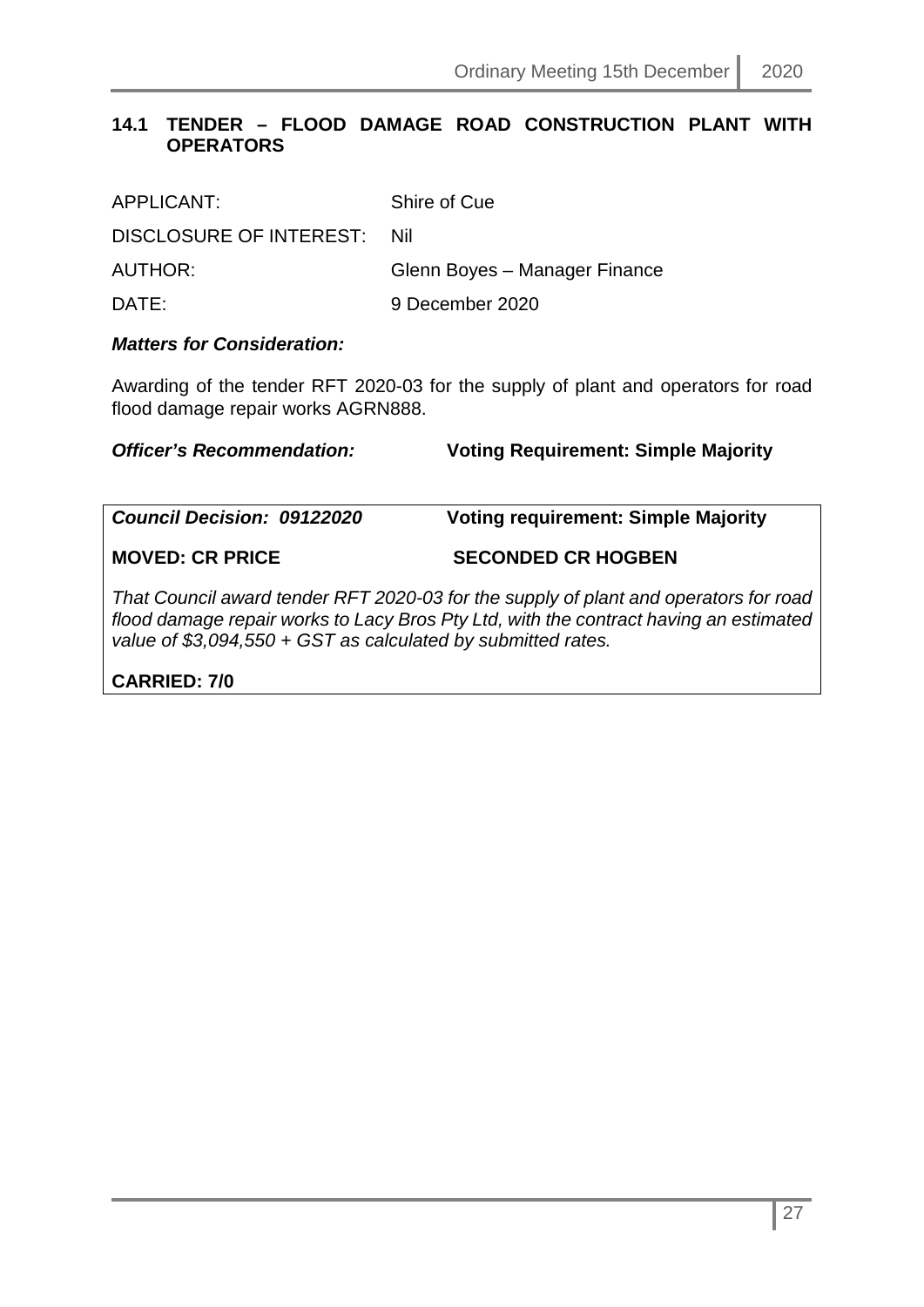# <span id="page-27-0"></span>**14.2 TENDER – FLOOD DAMAGE CONTRACT SUPERVISOR**

| APPLICANT:                  | Shire of Cue                  |
|-----------------------------|-------------------------------|
| DISCLOSURE OF INTEREST: Nil |                               |
| AUTHOR:                     | Glenn Boyes - Manager Finance |
| DATE:                       | 9 December 2020               |

#### *Matters for Consideration:*

Awarding of the tender RFT 2020-04 for the supply of contract supervisor for flood damage repair works AGRN888.

*Officer's Recommendation:* **Voting Requirement: Simple Majority**

*Council Decision: 10122020* **Voting requirement: Simple Majority**

**MOVED: CR DENNIS SECONDED: CR FITZPATRICK**

*That Council award tender RFT 2020-04 for the supply of Contract Supervision for road flood damage repair works to General Terrain Services (Greg Smith), with the contract having an estimated value of \$174,550 + GST as calculated by submitted rates.*

**CARRIED: 6/1**

**AGAINST: CR HOUGHTON**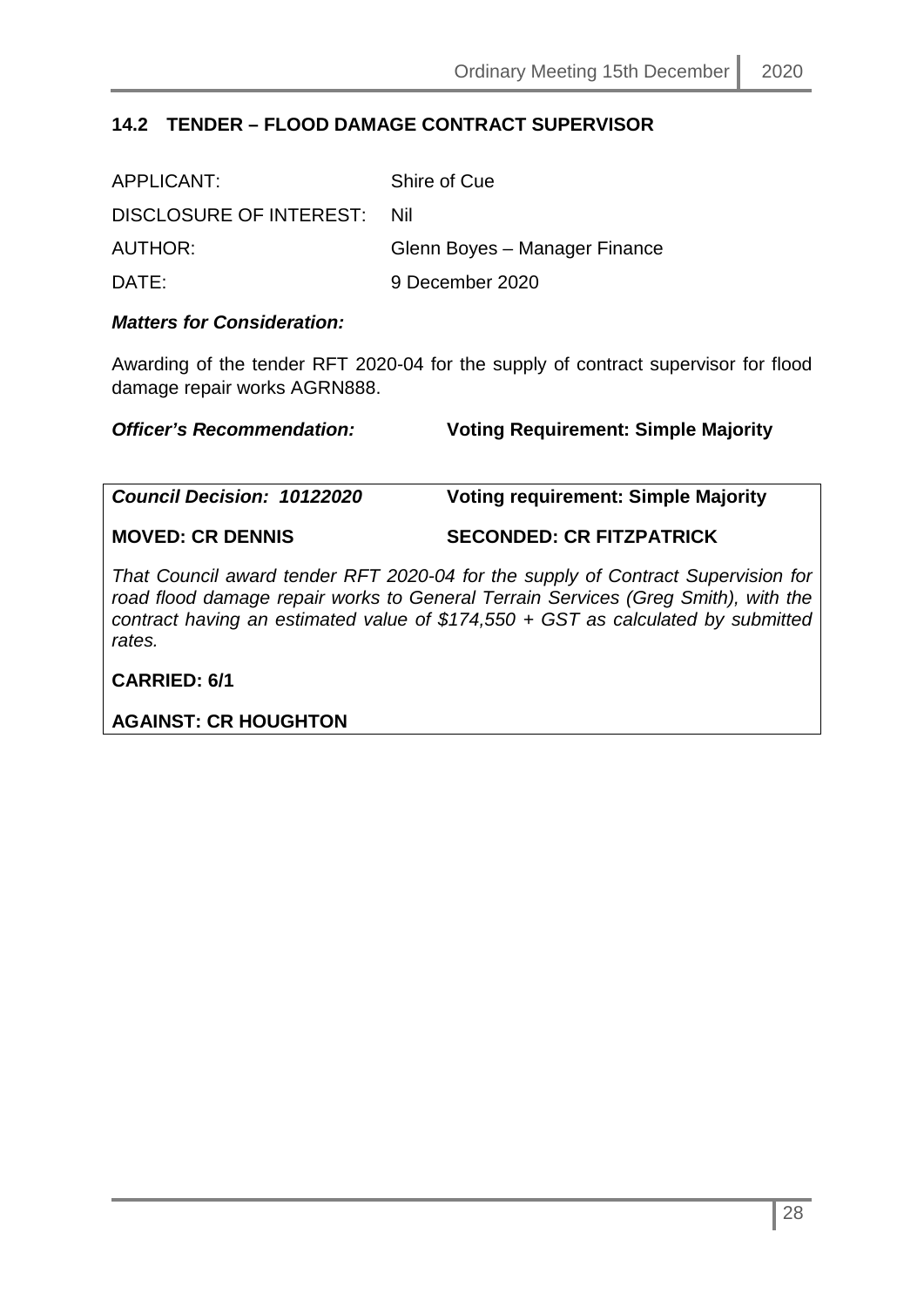# <span id="page-28-0"></span>**14.3 CONFIDENTIAL ITEM – PREMIER'S AUSTRALIA DAY ACTIVE CITIZENSHIP AWARDS**

| APPLICANT:                  | Shire of Cue                                    |
|-----------------------------|-------------------------------------------------|
| DISCLOSURE OF INTEREST: Nil |                                                 |
| AUTHOR:                     | Richard Towell – Deputy Chief Executive Officer |
| DATE:                       | 11 December 2020                                |

#### *Matters for Consideration:*

For Council to consider who will be awarded the Premier's Australia day Active Citizenship Awards for 2021.

*Officer's Recommendation:* **Voting Requirement: Simple Majority** 

That Council:

The Australia Day Active Citizenship awards for 2021 was voted on by council and will be announced at Australia Day Awards Ceremony.

*Ms Bachraty left the meeting at 7:19pm.*

*Council Decision: 11122020 V***oting requirement:** Simple Majority **MOVED: CR FITZPATRICK SECONDED: CR HOUGHTON**

That Council award the 2021 WA Premier's Australia Day Active Citizenship award for individuals to Doug & Wendy Lawson.

**CARRIED: 7/0** 

*Council Decision: 12122020 V***oting requirement:** Simple Majority

**MOVED: CR FITZPATRICK SECONDED: CR HOUGHTON**

That Council award the 2021 WA Premier's Australia Day Active Citizenship award for community groups or events to Cue Senior Citizens.

#### **CARRIED: 7/0**

*Ms Bachraty returned to the meeting at 7:38pm.*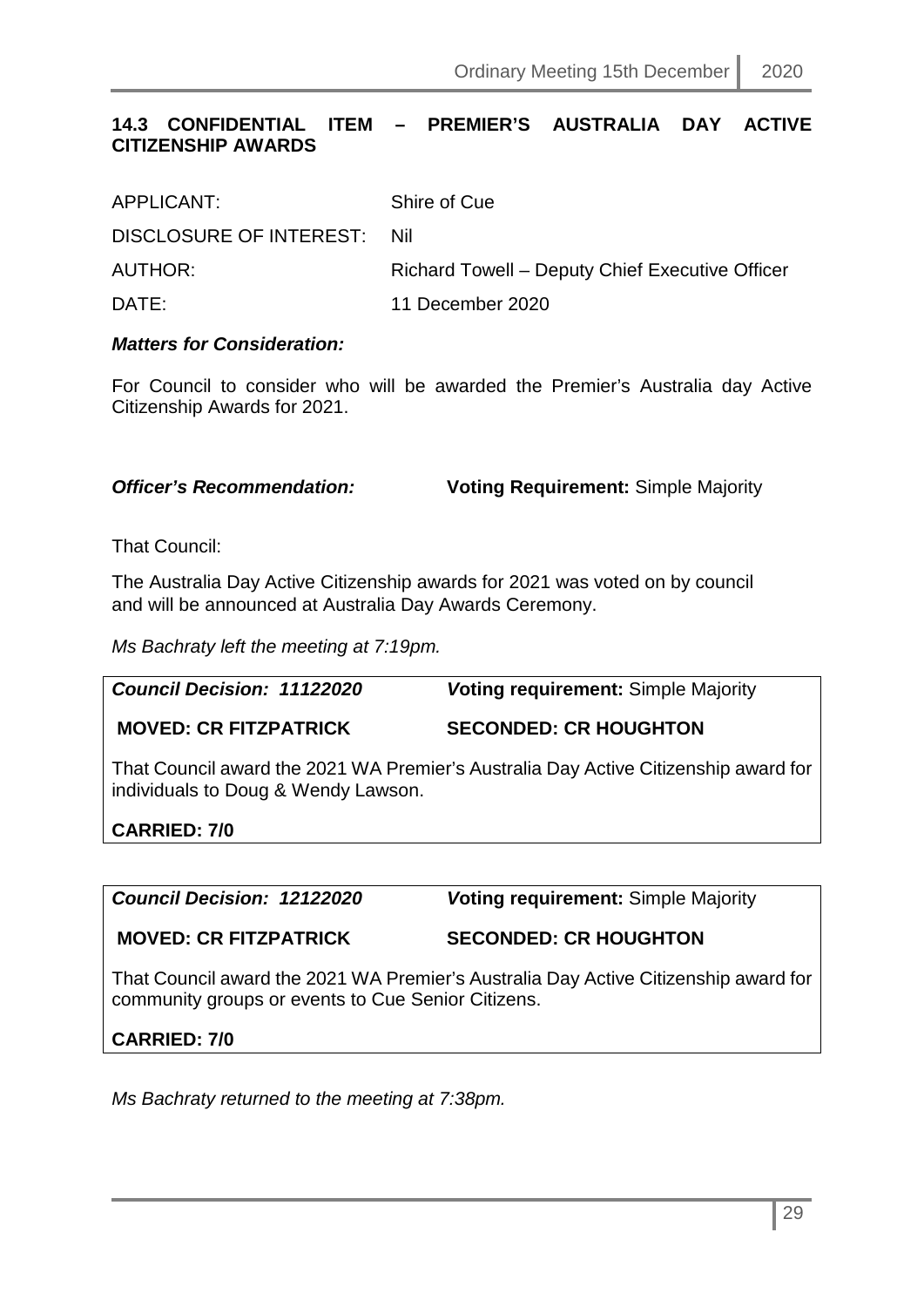# <span id="page-29-0"></span>**14.4 EXTENSION OF NON-CONFORMING USE RIGHTS**

| APPLICANT:              | Department of Communities            |
|-------------------------|--------------------------------------|
| DISCLOSURE OF INTEREST: | - Nil                                |
| AUTHOR:                 | Rob Madson – Chief Executive Officer |
| DATF:                   | 11 December 2020                     |

#### *Matters for Consideration:*

Request to extend non-conforming use rights applicable to Lot 17 (35 A&B) Austin Street.

#### *Officer's Recommendation:* **Voting Requirement: Simple Majority**

That Council agree to extend the non-conforming use rights applicable to Lot 17 (35 A&B) Austin Street from six (6) months to thirty (30) months.

*Council Decision: 13122020* **Voting requirement:** Simple Majority

**MOVED: CR FITZPATRICK SECONDED: CR DENNIS**

That Council agree to extend the non-conforming use rights applicable to Lot 17 (35 A&B) Austin Street from six (6) months to thirty (30) months.

**LOST: 0/7**

*Council Decision: 14122020* **Voting requirement:** Simple Majority

**MOVED: CR PRICE SECONDED: CR FITZPATRICK**

That the meeting be reopened to members of the public.

**CARRIED: 7/0**